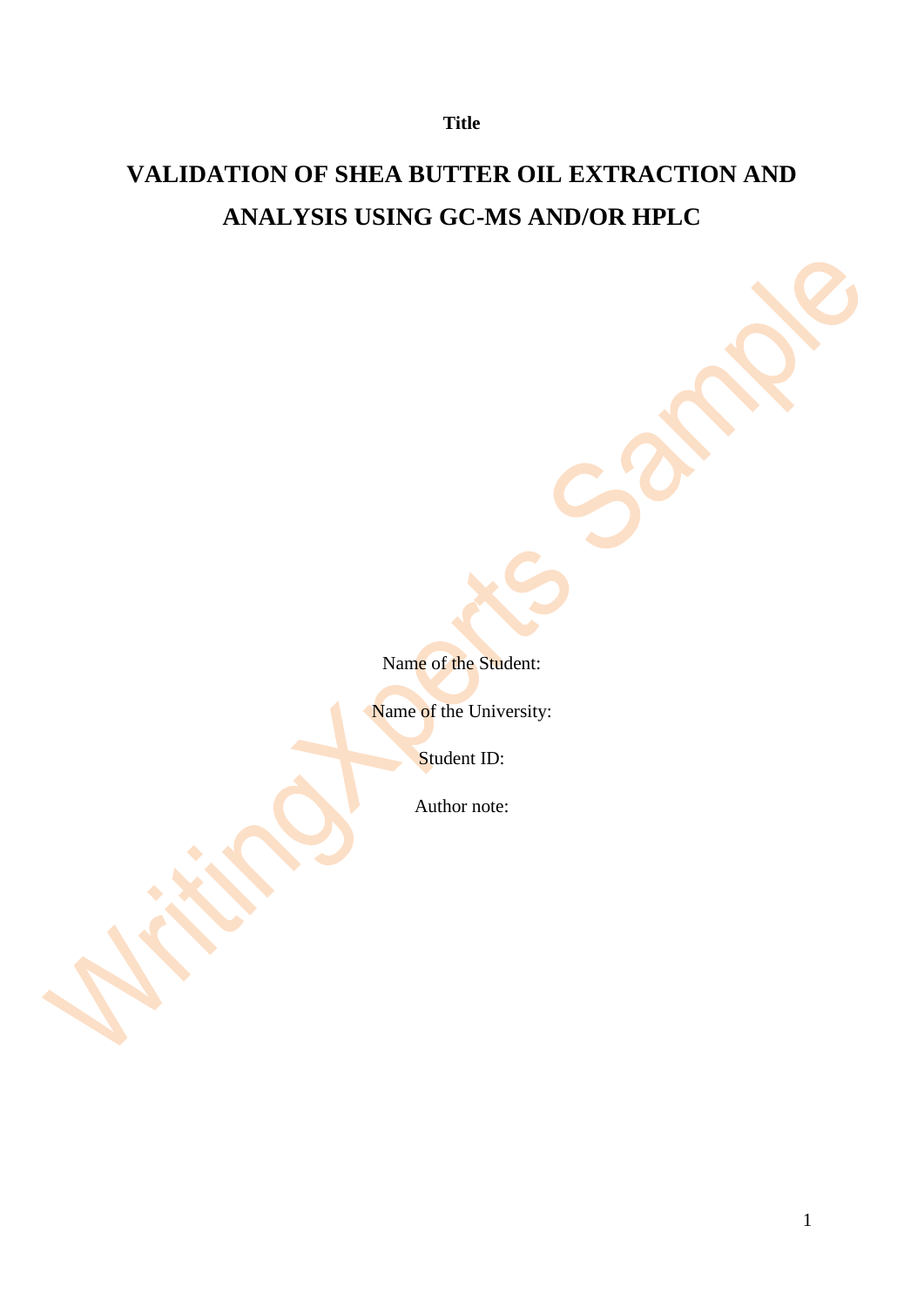#### **Abstract**

This document is a systematic review focusing preliminarily on Shea Butter (SB)oil; it's processing, extraction, and quality analysis using high performed analytical techniques. It highlights the background and relevance of shea and its widespread utilities, particularly in the cosmetics and beauty industries. Owing to the gradual expansion of the business, different beauty experts are incorporating different blends of other components with shea to produce a value-added market product with adequate consumer interest. This review also casts light on the potential side-effects and risks associated with the products. A considerable section of the review discusses the different extraction methods involved and its sheer benefits. In this regard, the different parameters have also been mentioned. Once the crude product is obtained, it undergoes quality analyses before releasing it into the market as a finished item. This includes organized analytical technologies like mass spectrometry (gas chromatography) (GC-MS) and different variants of high-performance liquid chromatographic techniques commonly abbreviated as HPLC. The current review also provides a detailed overview of the efficiencies and limitations of each analytical technique. This categorically aids other readers to develop a coherent perspective of SB businesses and their future scopes. The review also contains several determinants of this product with the immense potential to dominate the cosmetics world with the eventual flow of time.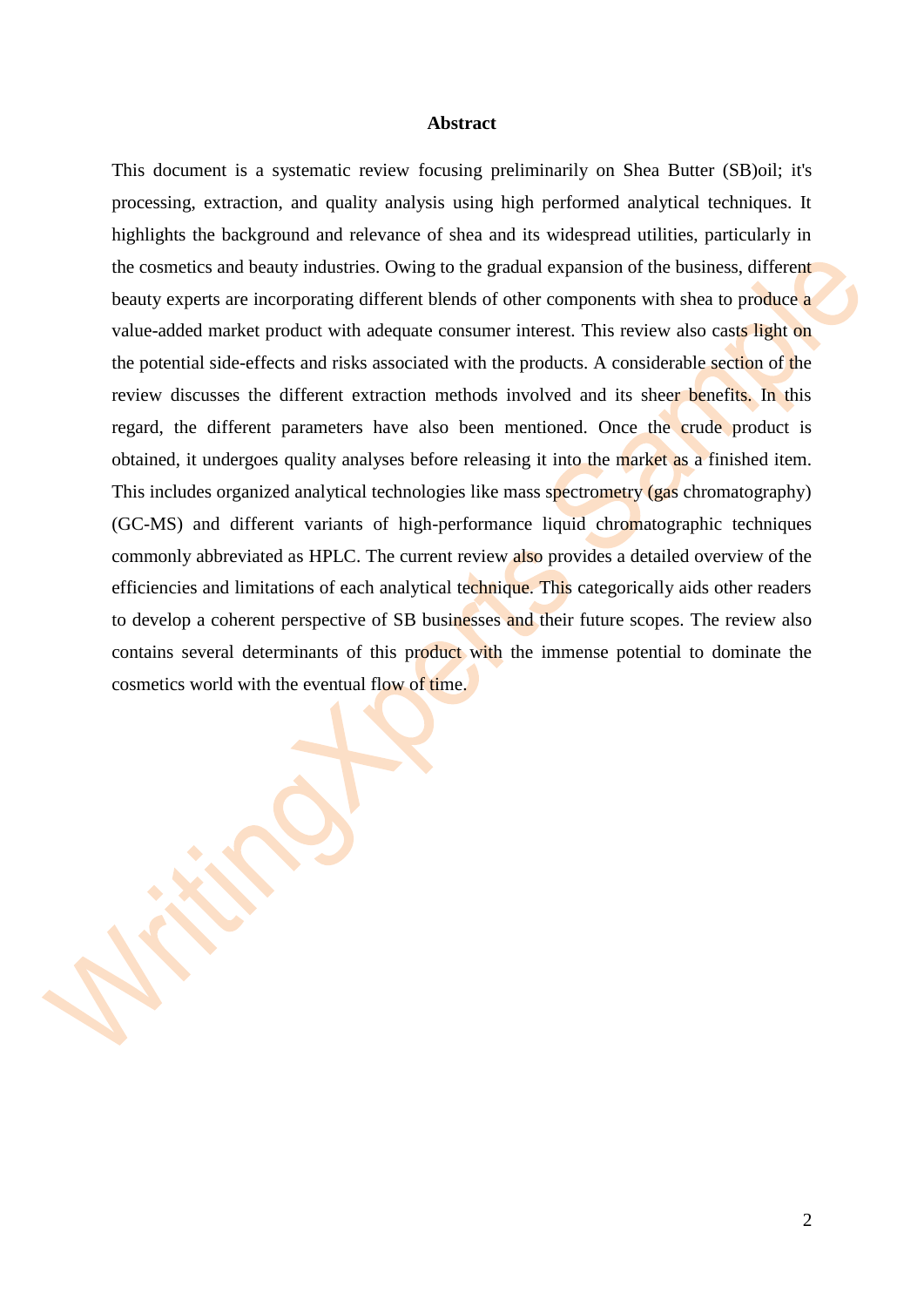## **Table of Contents**

| 1.7 MIXTURE OF SHEA WITH OTHER BEAUTY INGREDIENTS IN THE COSMETICS MARKET  12 |
|-------------------------------------------------------------------------------|
|                                                                               |
|                                                                               |
|                                                                               |
|                                                                               |
|                                                                               |
|                                                                               |
|                                                                               |
|                                                                               |
| TRADITIONAL EXTRACTION TECHNOLOGY (HAND KNEADING METHOD)17                    |
|                                                                               |
|                                                                               |
|                                                                               |
|                                                                               |
|                                                                               |
| <b>3.QUALITY TRAITS FROM DIFFERENT EXTRACTION TECHNIQUES25</b>                |
|                                                                               |
|                                                                               |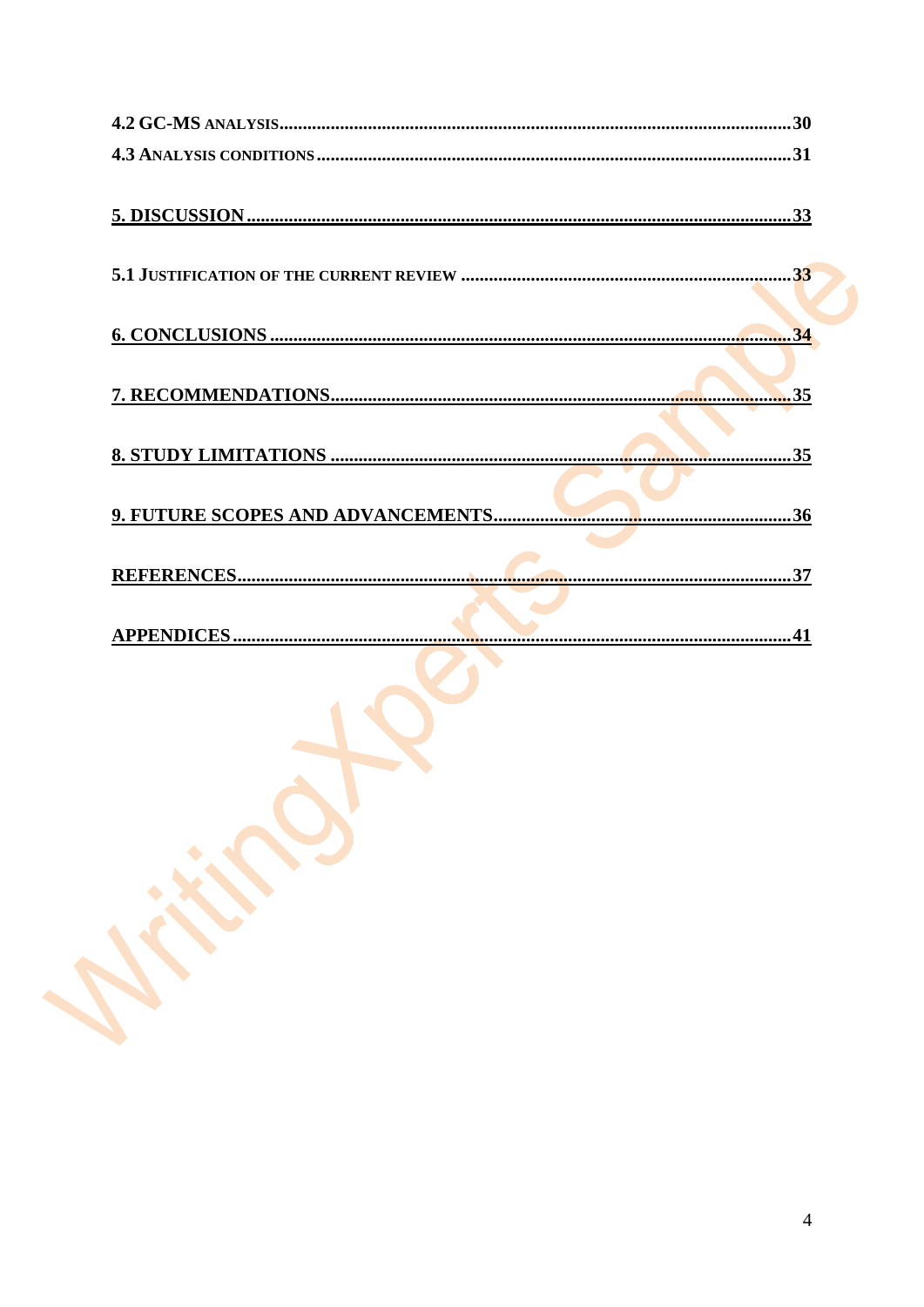## <span id="page-4-0"></span>**1. Introduction**

This document is an elaborate systematic review. The topic of the review is the extraction and corresponding validation of SB oil. This review would categorically reflect the sheer properties of the product to be profoundly used in the beauty and cosmetics businesses all across the globe. However, due to limited information, the review has preliminarily focused on its various aspects of Africa. It casts light on the differential manufacturing procedures, the significance of the steps incorporated, and their respective conditions that help to obtain the best quality sample for marketing. Such extraction and processing have now become a significant earning activity for zillions of people across the globe. However, often owing to adverse environmental effects and its associated potential risks, such methods take its setback. Nearly every part of the shea tree has certain utilities. Shea might aid to soothe different skin conditions due to its immense anti-inflammatory traits (Lin, Zhong & Santiago, 2018). Many beauty experts tend to argue on the better utility of coconut oil over shea, but various investigations have collectively concluded stating the better properties of shea for the presence of more useful nutrients that the skin requires. The abundant presence of multiple oil categories sometimes can cause skin tanning, especially in tropical regions. However, owing to its plethora of uses, the acceptance of shea and the corresponding products have been immensely employed in the cosmetics industries all over. Not only in skin care utilities, but shea also has a plethora of medicinal values as well owing to which the sample has been attaining such a huge market interest to the common mass for over many years now. Shea tree belonging to the Sapotaceae family is mainly indigenous to the Sub-Saharan belt in Africa. And, it is in immense demand in the architecture of the international market. Globally, shea demand is as good as \$10 billion with its annual projection estimated to be above \$30 billion by this year's end (Allaye Kelly, Poudyal& Bouvet, 2019). Many marketer experts have long been known to inculcate the multi-faceted SB properties in a broad-variety of cosmetics items. Initially, it was not so entirely explored but with the eventual flow of time, this market encountered its eminence and established its profound foothold in different parts of the globe.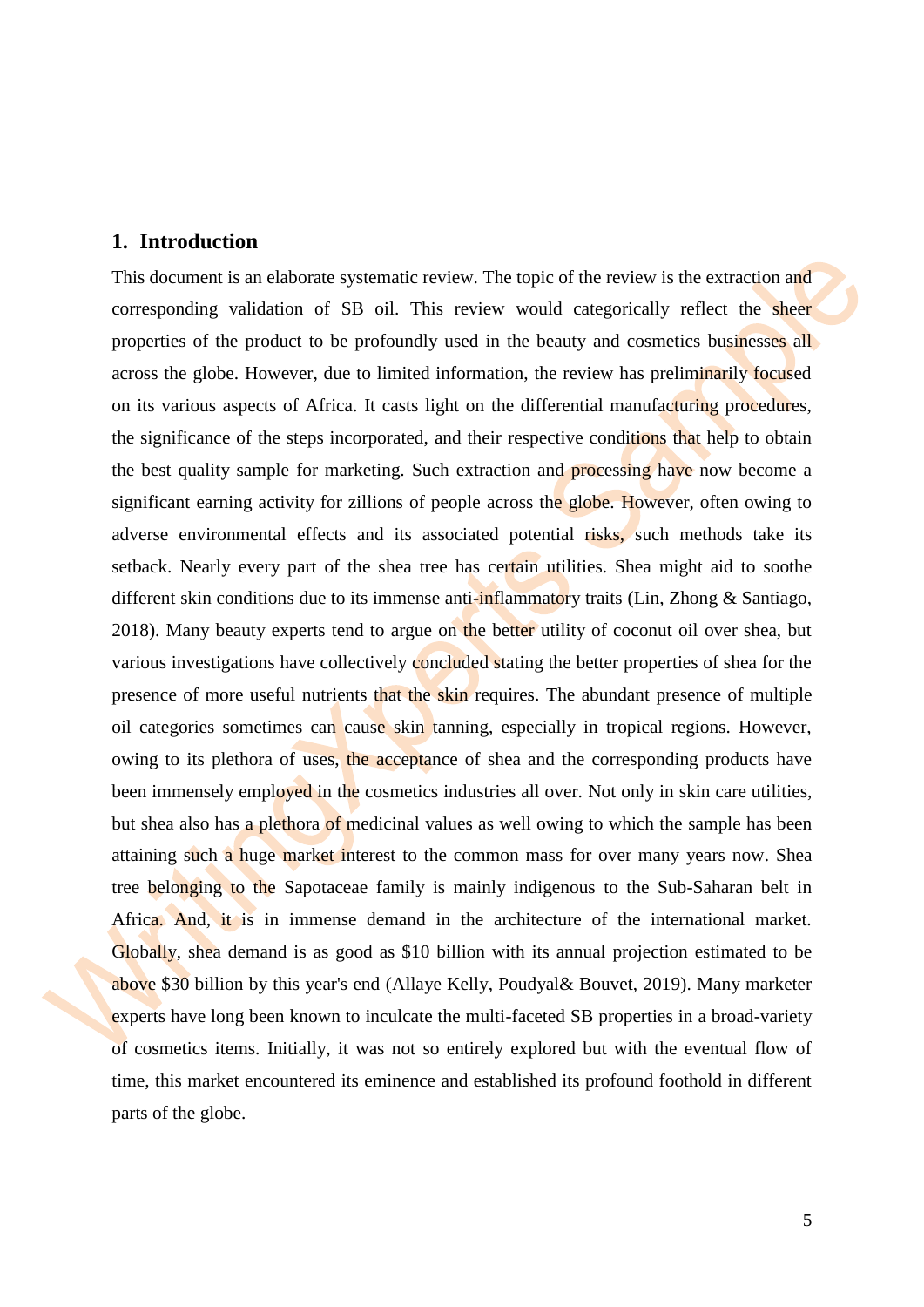Keeping this as the source of the study, this systematic review will cast light on the literature mining of shea, its physical traits, the presence of shea with other ingredients in cosmetics, and finally its extraction techniques and analysis with a focus on the **cosmetic industries**.

#### <span id="page-5-0"></span>**1.1 Background**

It is important to highlight the origin of shea before focusing on its uses and the processing techniques and their relevance in the beauty industries. This section of the document concentrates mainly on the background of SB and its vast application in diversified marketing aspects. Shea trees are a major characteristic of the semi-arid West African regions. Particularly in Ghana, shea tree is quite a dominant species and is found in abundant numbers in the farmlands and associated areas. Shea tree, formerly known as "Butryospermum Paradoxum," naturally grows in and around the dry belt of Savannah and also around the foothills of the highlands in Ethiopia. (Sarruf et al., 2019). However, according to reports, nearly 19 African countries harbor shea trees. Shea fruit kernels are abundantly rich in oil thereby providing a decent dietary ingredient. The dried kernels are invariably stored or could be instantly processed by an arduous process to produce SB. Therefore, SB is successively regarded as a versatile product owing to its edible nature, anti-microbial properties, pharmaceutical as well as remedial ventures. The broad range of utilization of this is seen in various local as well as global markets. Also, the prodigious demand of the same categorically makes SB production such a significant aspect and earning opportunity for millions of people worldwide. Specifically, for a huge section of the female community on the northern side of Ghana, SB provides them with their only mode of income (Hammond et al., 2019). In other words, historically, it is mostly the women that correspond to the dominating producers of the African SB. They produce the butter with the nut present inside the shea fruit. This grows, particularly on the karate tree. Ideally, the butter used in cosmetics items is chiefly considered to be nut oil, and each item it comprises of is needed to be listed on the final market product label. But, the processing of the same is immensely assiduous and time-consuming. For the producers in West Africa, the collection, storage, and processing methods must be impeccably handled in order to export rich-quality butter to generate adequate revenues. But such processing requires abundant quantities of natural resources. It requires adequate water and fuel wood that needs to be extensively carried from far off distances which is one of the intricacies the producers encounter. Enhancing the value-added just by processing kernels into useful butter is the likely required incentive that remarkably encourages many women to pay more attention to quality (Arendt-Nielsen,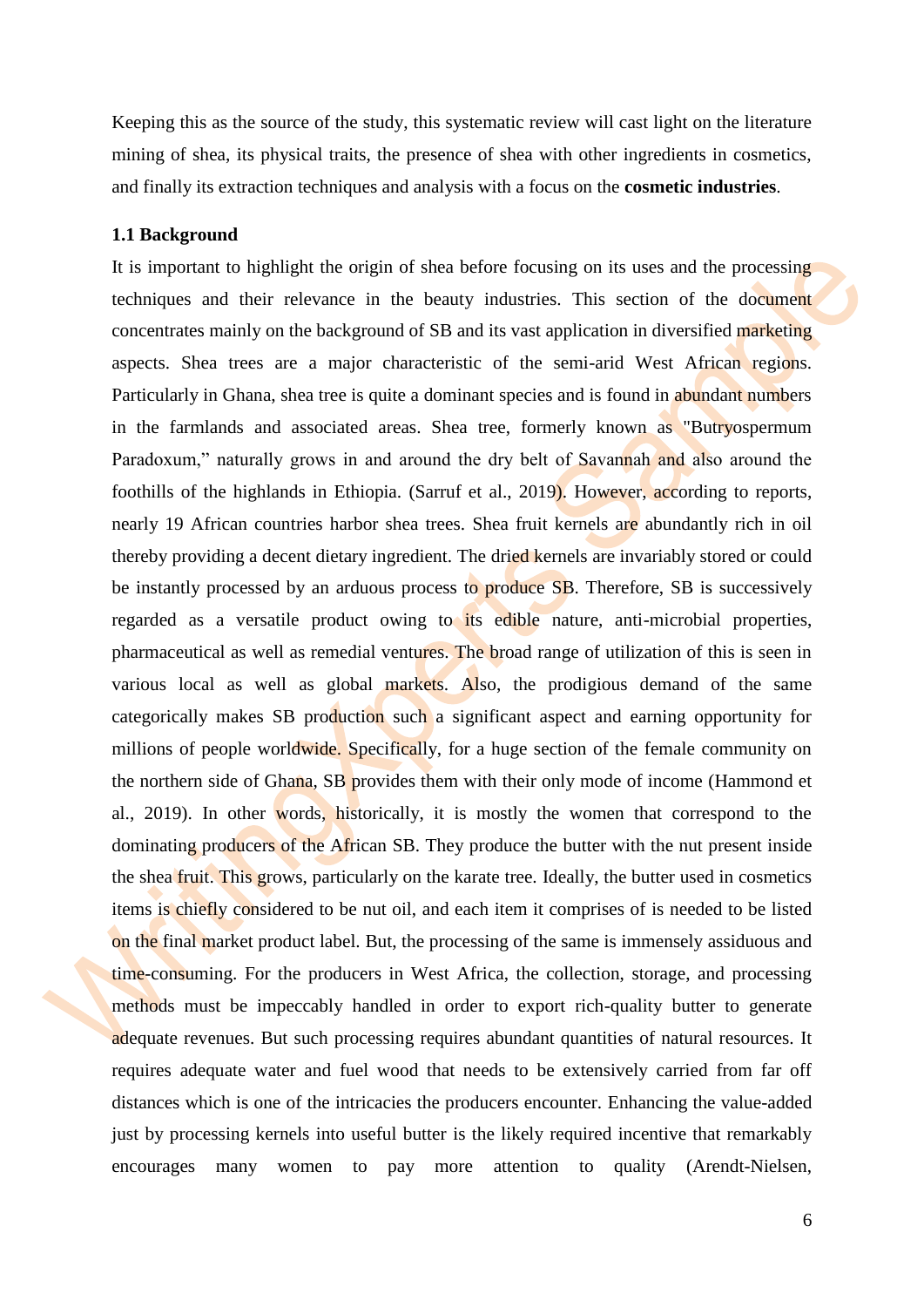Rosetzsky&Weidner, 2009). However, there are multiple shreds of literature and also practical experiences from the farming land, it is evident that women obtain very minute returns from coherent small-scale processing.



**Figure 1: Shea production and trends of export in Ghana**

(Source: Hammond et al., 2019).

#### <span id="page-6-0"></span>**1.2 SB, its economic values, and quality standards**

As mentioned earlier, SB's global demand is approximately projected to be somewhat above \$30 billion by the end of 2020. Rich in a wide variety of vitamins, shea has been successfully disseminating in the cosmetics and also pharmaceutical industries generating great annual revenues. Post extraction the residues often serve as good fuel. But for its widespread demand, it is referred to as "women's gold" in various local parts of Africa. It provides great earning source for the female community in supporting food, clothing, and most education. Reports mention that over 18 million females inhabiting the rural communities engage themselves in shea collection and processing into butter for their regular needs. Despite the procedure being physically exhausting, it fetches good income opportunities for such rural families. Worldwide, the annual export of the high-value nut of shea is approximately 350,000 MT having a market value nearing \$120 million, particularly to the production countries (Hammond et al., 2019). Hence, its odds shadow the overwhelming attributes that it successively generates among the growing beauty industries all across. However, other groups of thoughts emphasize majorly on the downfalls but the proportion is significantly variable. The emerging recognition for its demand and subsequent traceability corresponds to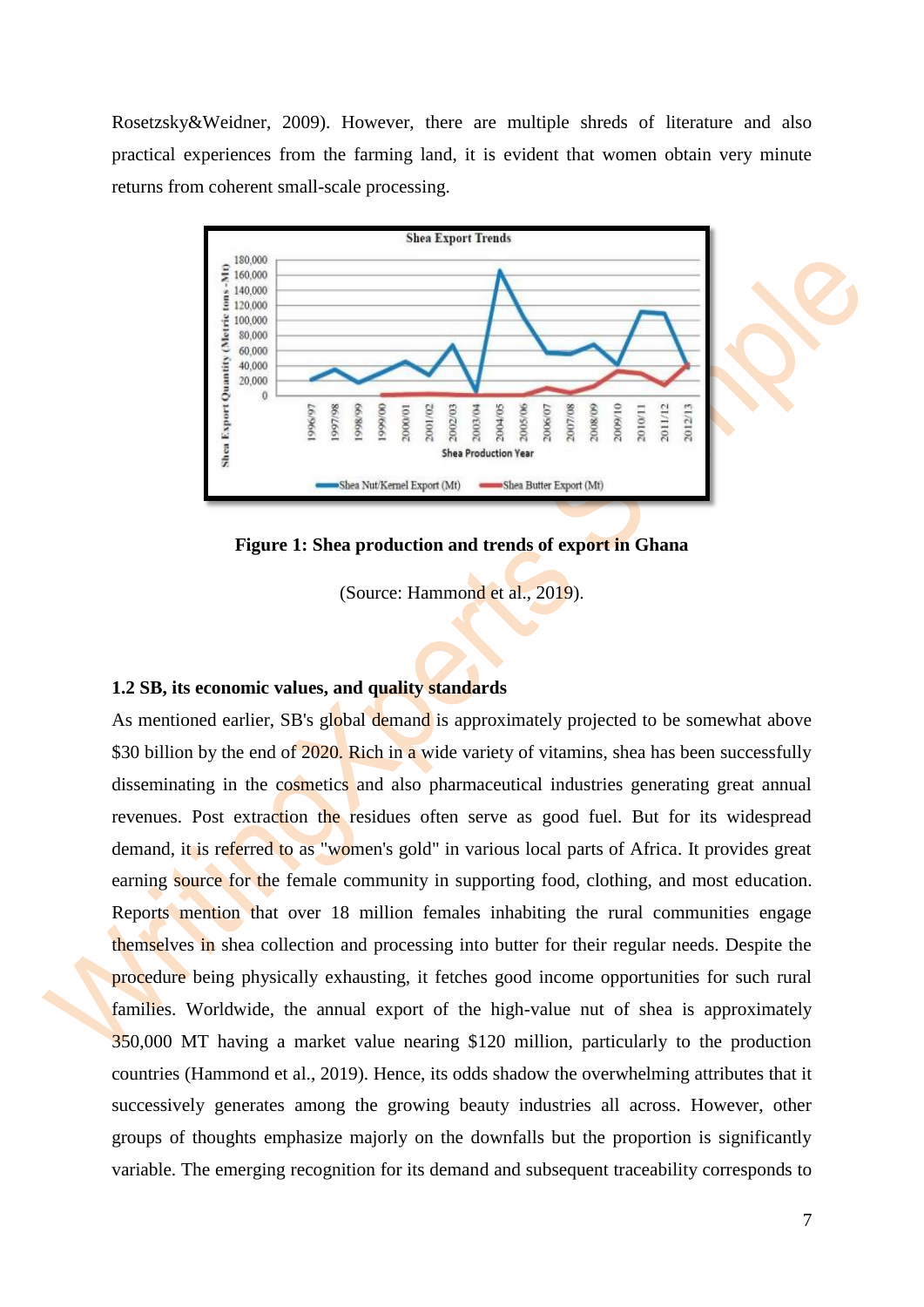its consistent quality. And, this majorly highlights three critical perspectives. Firstly, numerous genetic inconsistencies make the kernels and the processed butter comprise of various fatty acid varieties including certain unsaponifiable profiles. There are beliefs regarding the quality of the resources being used from varied sources. Second of all, not many countries or regions specifically have characteristically imparted the finest of quality control methodologies during the processing. This holds and authentic mainly in the rural setting. With time and repeated investigations, it is highly solicited that these manufacturers enhance their processing understanding by inculcating post-harvest manufacturing of the butter keeping all the basic quality measures stern and intact. A few approved standards have categorically been drafted to regulate and coordinate the production techniques effectively. It invariably follows authentic specifications that include content, ingredients and sources, hygiene aspects and product odor, texture, and taste. These determinants progressively indicate shea's quality classifications and characteristic features. A few approve specs also include the details of some of its applications and the wide range of contaminants that often tend to interfere with the accurate analytical and chromatographic analysis. However, these specifications are very cautiously prepared because it ascertains the reputation of these cosmetics businesses. They are cohesively prepared under the guidance of many trained personnel with a sound comprehension of the extraction principle, steps, and their relative significance in the impending market profile. The primary intent has and would always remain in the overall revenue collection for these marketable value-centric products.

A few critical determinants are essentially needed in its extraction process. Only then the finest shea quality can be preserved for the enormous marketing purposes. Particularly, it will assist the manufacturing countries to ameliorate the existing standards to be able to channelize these products in beauty items in Western countries. Thirdly, many of these manufacturers are still failing to finely maintain decent quality butter simply by adopting improper practices for extraction, packaging, storage, and maintenance. This makes the essence of this systematic literature miningand reviews much easier and comprehensive for its multiple readers and budding market experts aiming to establish their foothold into this business. This will also progressively assist many readers intending to move towards a similar marketing objective.

#### <span id="page-7-0"></span>**1.3 Shea composition**

It is a seed fat with abundant beauty and personal care benefits. But there lacks decent scientific pieces of evidence to support its uses. The enhanced product demand especially in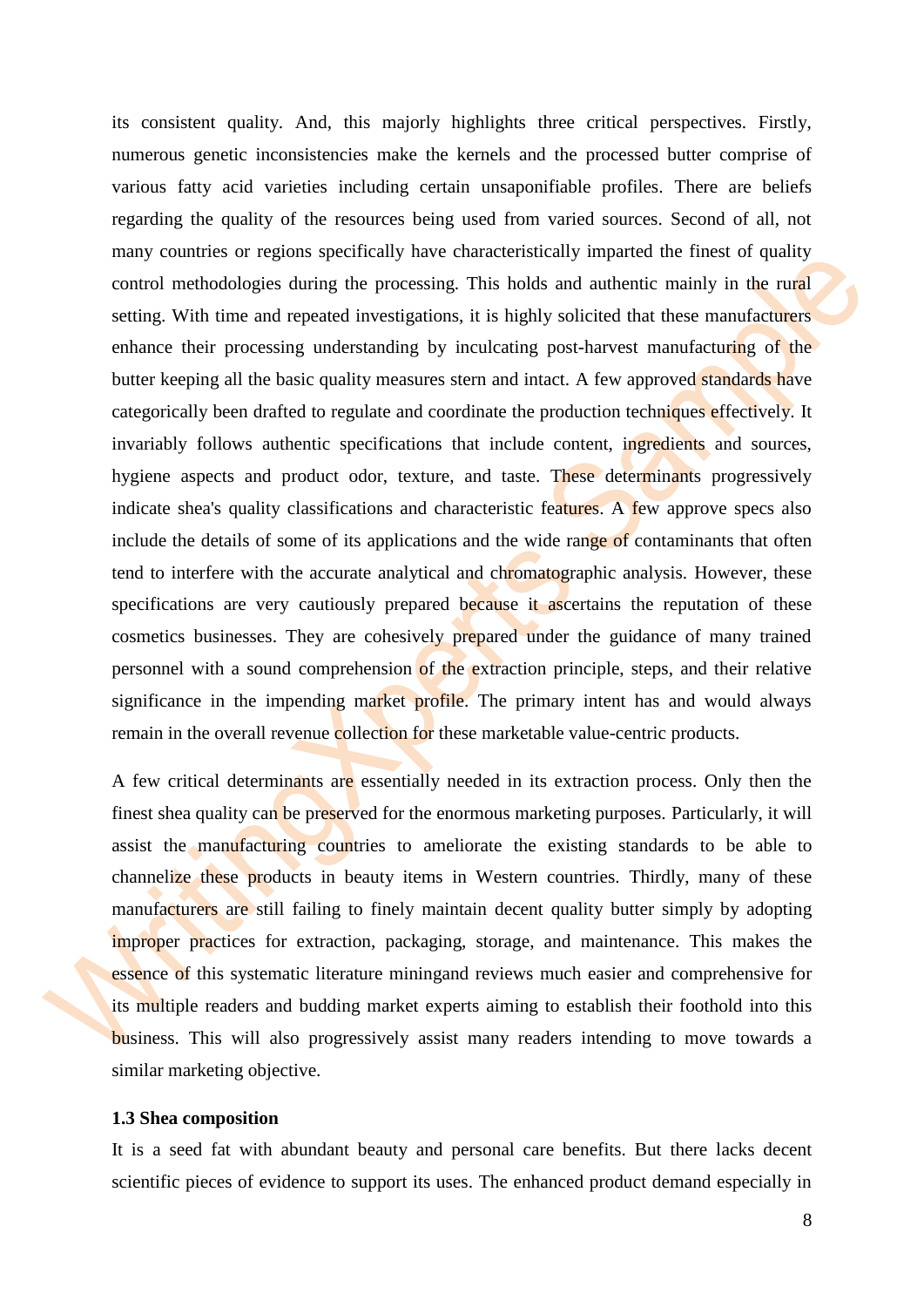the cosmetics industry boosts SB market growth. It functions as an emollient that contains oleic acid, stearic acid(SA), and unsaponifiable like phenols and sterols with great conditioning properties. Other fats include palmitic, arachidic, and linoleic acids. The relative amount of SA and oleic triglycerides impacts the consistency of the butter. And it is majorly the fatty portion of the nut that conditions and deeply nourishes the skin. Its accelerating demand has led to the evaluation of its composition. But different market experts offer shea products with different other ingredients to refine the quality of the blended product. This not only increases the net demand but also aids them to fetch tremendous profit margins from each sale.

This review highlights the macro and micronutrients of shea kernel, nuts, pulps, and butter and also assesses the physicochemical characteristics of the butter. A literature survey reveals that the pulp bears high vitamin C while the kernels have a considerable amount of fat. Its biochemical properties offer brilliant anti-oxidant activities.



**Figure 2: Appearances of different parts of shea**

(Source: Sarruf et al., 2019)

The following table lists some of the most common characteristic properties of the different components.

| <b>Fatty acids</b> | Role in cosmetics                    |
|--------------------|--------------------------------------|
| Oleic acid         | The enriched lipid content makes     |
|                    | oleic acid a super moisturizer.      |
|                    | Different companies blend it with    |
|                    | soaps and lotions to enhance their   |
|                    | ability for nourishing the skin.     |
| <b>SA</b>          | This is a saturated variety of fatty |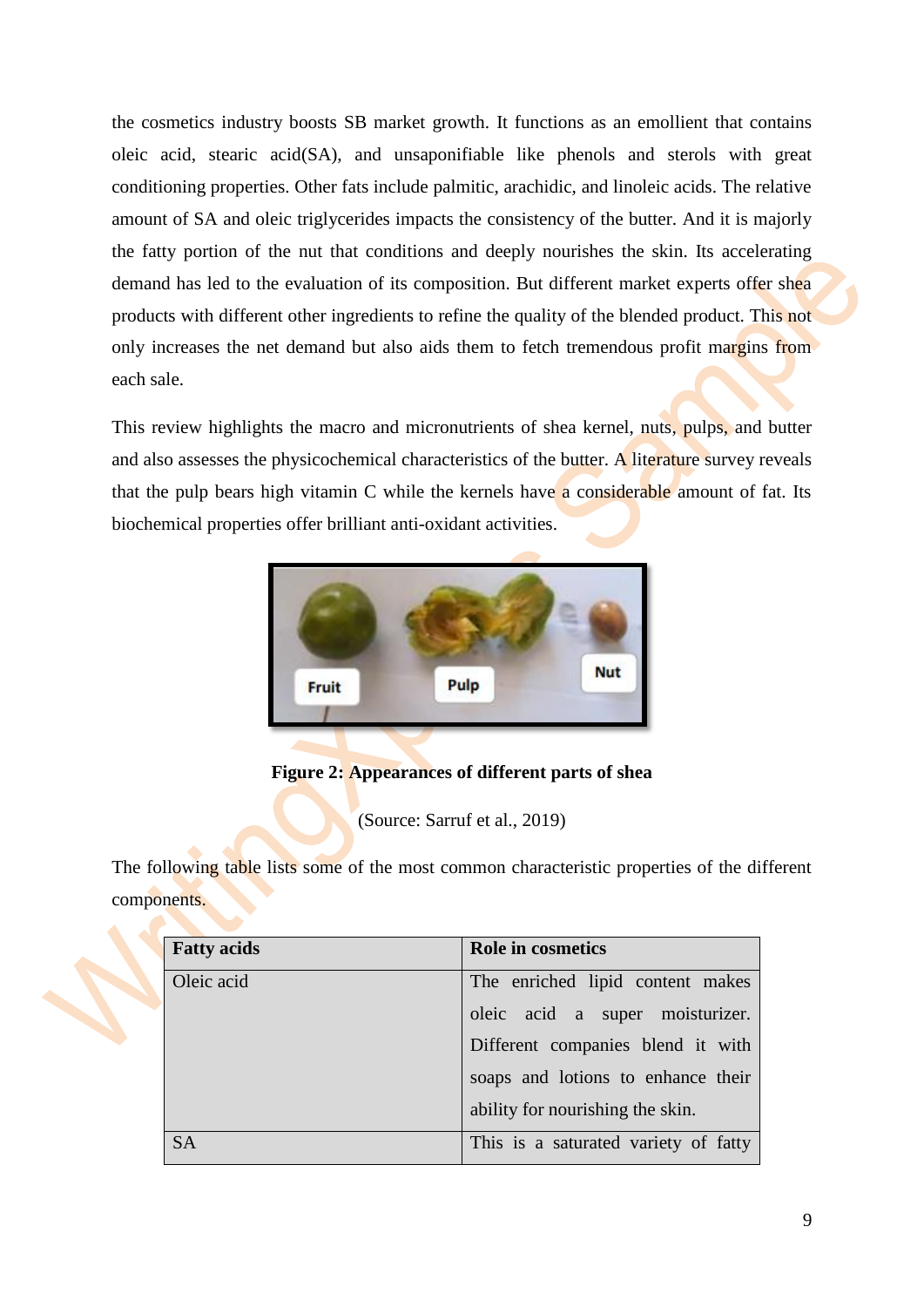| acids used in beauty components like |                                        |  |  |
|--------------------------------------|----------------------------------------|--|--|
|                                      | shampoos and shaving creams.           |  |  |
|                                      | Stearic acid is not directly employed  |  |  |
|                                      | in producing soaps but indirectly      |  |  |
|                                      | through triglyceride saponification    |  |  |
|                                      | containing the esters of stearic acid. |  |  |
|                                      | These esters are often blended with    |  |  |
|                                      | glycol stearate and ethylene glycol to |  |  |
|                                      | generate a pearl effect in various     |  |  |
|                                      | shampoos and other cosmetics items.    |  |  |
| Palmitic acid                        | This is majorly applied in soaps,      |  |  |
|                                      | release agents, and cosmetics.         |  |  |

The table above would provide the readers with a sustainable opportunity to study the biochemical and physical details of the components without much hassle. And, this would guide them in designing their respective analytical experiments for processing and purifying the product.

## <span id="page-9-0"></span>**1.4 SB properties and its uses in the cosmetics industries**

The broad utility of the SB as a beauty product has been very much in vogue particularly for skin and hair care. It works as an immensely useful skin moisturizer. Reports say SB has a more intense absorption rate compared to cocoa butter and hence it is very much suitable for varied skin types. The eventual elaboration of the market is primarily due to its broad range usage as lip glosses, hair conditioners, skin lotions, and many more which constitute some of the most dominant SB applications (Vieira et al., 2020). The most eminent and useful traits of the sample butter spread cautiously rely on the peroxide esteem, free unsaturated fat content, dampness level, and lastly its insoluble polluting impact. Keeping these determinants in mind, this potent systematic investigation will categorically outline the brief overviews of effective procedures such as Soxhlet extraction and cold press techniques.

Owing to its versatility, it is preferred to be employed in other beauty ingredients as well. It helps to keep aging skin supple especially during the cold months. Cosmetics made out of this versatile product often incurs multiple components, stages of processing but are offered at relatively affordable market prices. This coherently increases its overall demand in the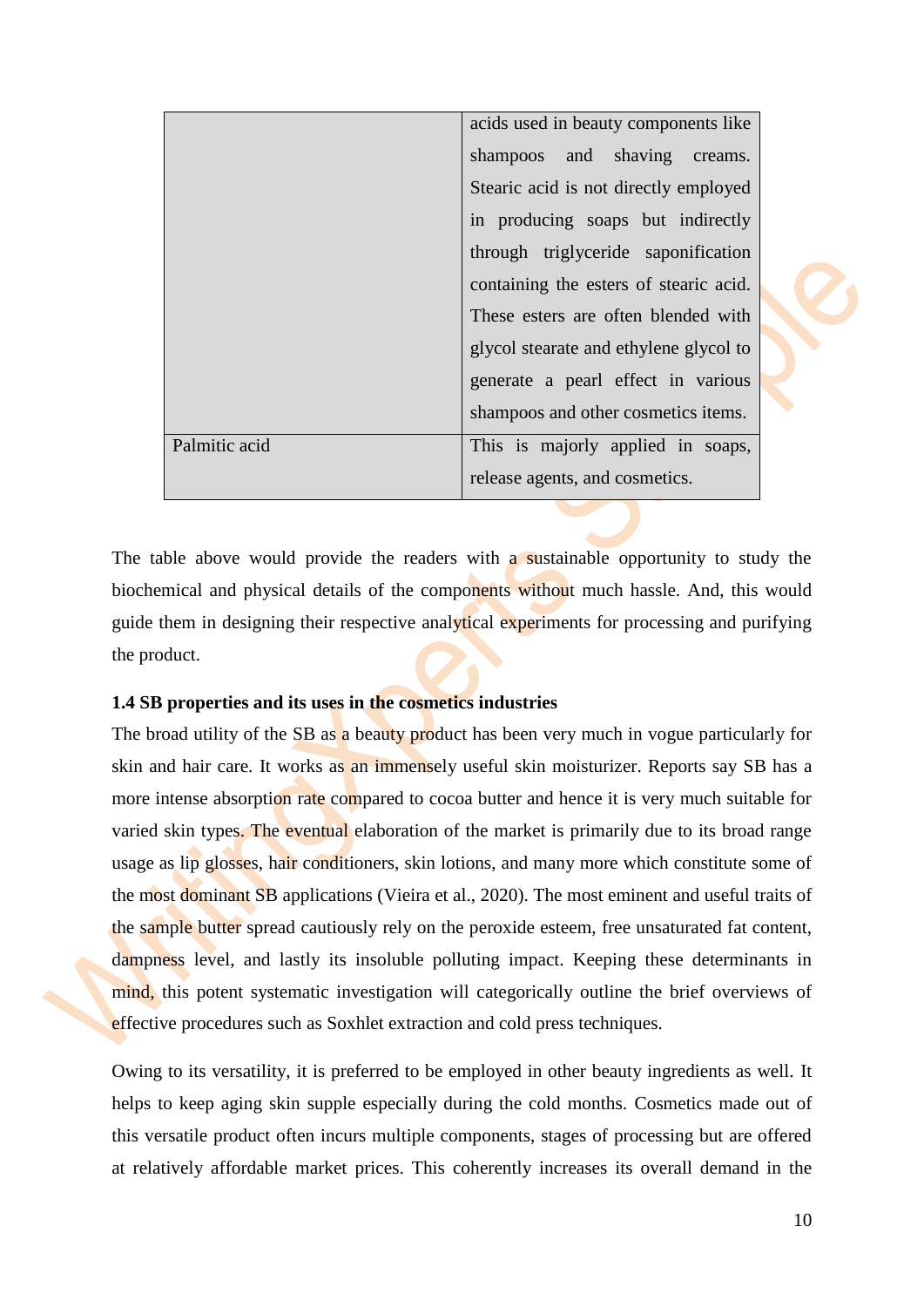cosmetics industries and personal care. Some research investigations are still in vogue to evaluate its impact on osteoarthritis treatment, especially in older patients. There are innumerable investigations available on the naturally occurring vitamin profile of SB.

The butter readily melts at our usual body temperature thereby making it an extra-ordinary base for items such as ointments particularly in treating itches and other skin inflammation like eczema. This increasing relevance is highly linked to its composite properties that inherently justify the profound range of shea's empiric uses. Its creamy texture, the exotic allure has collectively made it a rapidly sought-after product for routine and natural skin care on today's date. Apart from this, huge varieties of soothing hair nourishing products of shea are also becoming quite prominent with time and demands.

With good overall vitamin and fatty acid content, the product is enormously deemed fit for skin smoothening and moisturizing. The demand and customer interest will be furthermore driven by the introduction of more innovative shea products following extensive R&D initiatives. Hence, its cosmetics application is prodigiously expected to be a mammoth segment over the approximate forecast period.

#### <span id="page-10-0"></span>**1.5 SB physicochemical characterization**

The item is quite tricky for the producers to work with. Its physical properties and relatively warm storage conditions cause the item to crystallize upon bringing it to normal room temperature. The artisans undertake rigorous screening starting from rapid SB melting and thereafter cooling precisely and whipping simultaneously.Shea oil and its effective characterization is a crucial way of establishing its certification. This characterization is made in different shea zones and by different procedures. But the only point of commonality is the numerous parameters that are accountable. Different traces of review reports have highlighted that the shea oil yield exhibited significant differences in different locations (Vieira et al., 2020). Additionally, the researchers also found immense variations in shea's fatty acid profiles but each of these characterizations is comparable (Animasaun et al., 2019). This fact indicates the sample's suitability as a crucial raw material in different cosmetics items. Hence the characterization seems to be an eminent benchmark that will help monitor the shea oil quality from different producing zones. Such data can be effectively utilized to accelerate and refine SB's local and international business operations and trading collaborations as well (Garti, Agbemafle & Mahunu, 2019).

However, the characterization includes numerous parameters such as: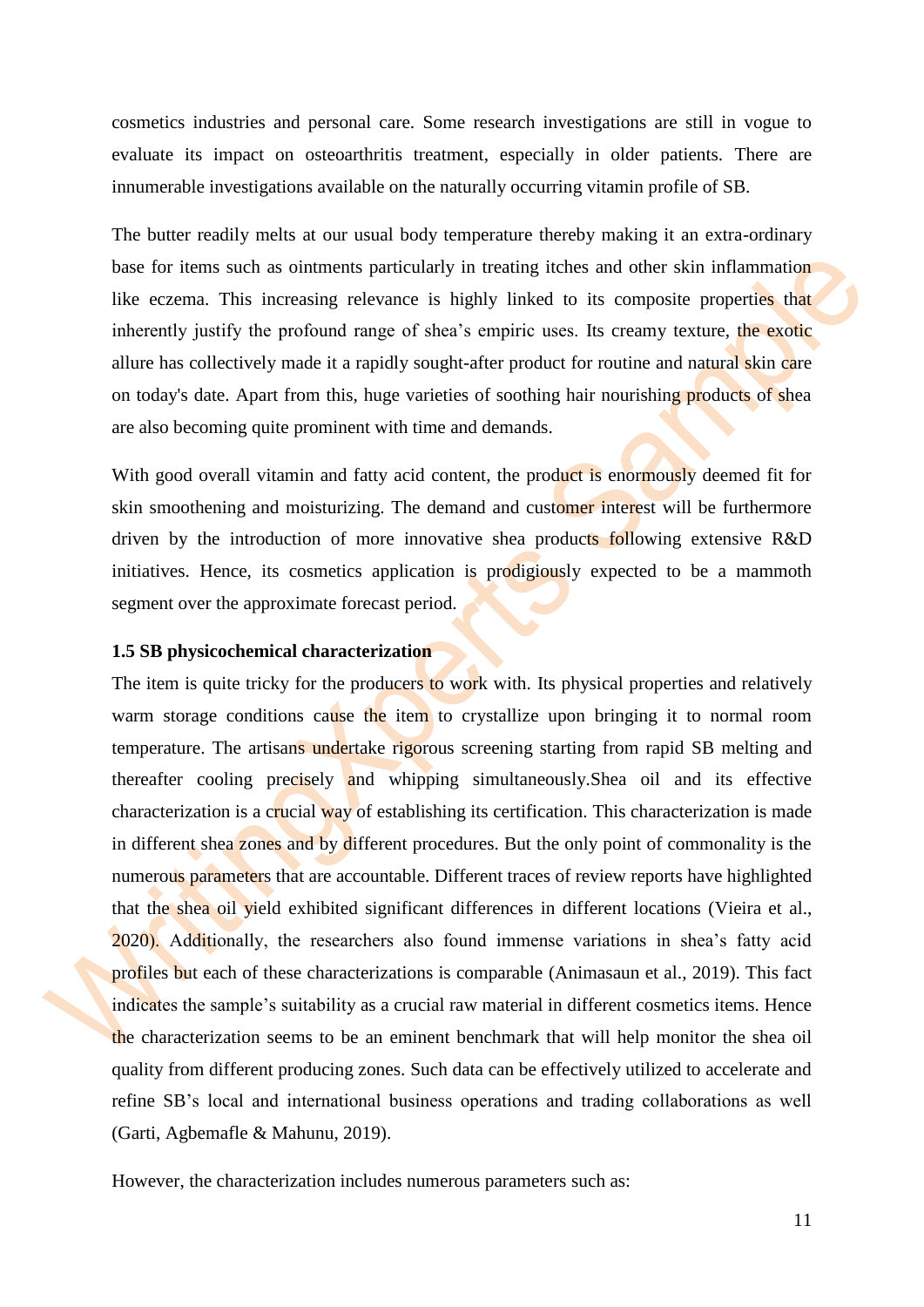- Refractive index.
- Colour.
- Viscosity.
- Saponification.
- Tocopherol values.

#### <span id="page-11-0"></span>**1.6 Market drivers of shea in the cosmetics business**

- The enhancing cost of cocoa butter urges millions of prospective buyers to purchase shea as a potential alternative to the former.
- The rising awareness of its sheer benefits in the beauty industry compels the manufacturers to introduce innovative variants of shea into the market.
- The increasing number of the aging community leads to an accelerated demand for numerous anti-aging skin products containing shea.

#### <span id="page-11-1"></span>**1.7 Mixture of shea with other beauty ingredients in the cosmetics market**

For some skin lightening purposes, different market experts blend SB with other varieties of ingredients. Shea mixed with tinges of cocoa butter and almond oil serves as a great balsam for skincare. It not only balances the skin tone but also revitalizes the cells. The indigenous fusion of minerals and specific vitamin oil in SB makes it an active component in a plethora of cosmetics products. This **component includes** different combinations of ingredients and essential nutrients to improve the overall skin texture and quality. Multiple studies have exhibited that the butter with rich vitamin F bears a deep calming effect on acne inflammation and skin sores. This also replenishes the dark scars on the skin. SB blended with mineral oils also has in skin cell regeneration and fastens skin recoveries. Additionally, such combination products greatly reduce skin imperfections. Combined with linoleic acid in SB, vitamin F also reduces the dissemination of sebum. This makes the skin moist and optimally hydrated. It also has a considerable amount of omega 3 and 6 fats making the component one of the most indigenous and healthiest skin remedies.

A combination of the butter with varieties of essential oils of herbal origin is frequently used for different therapeutic and aesthetic purposes. The blends of the butter coupled with essential oils create a specific natural balsam that ameliorates skin misbalances. Many marketers blend lemongrass oil and tinges of turmeric oil with SB. Some marketers prefer adding some sandalwood into the mix to enhance the organic aspect of such shea products (Bawah et al., 2019). This mix acts as a versatile skin balsam with great nutrients. Another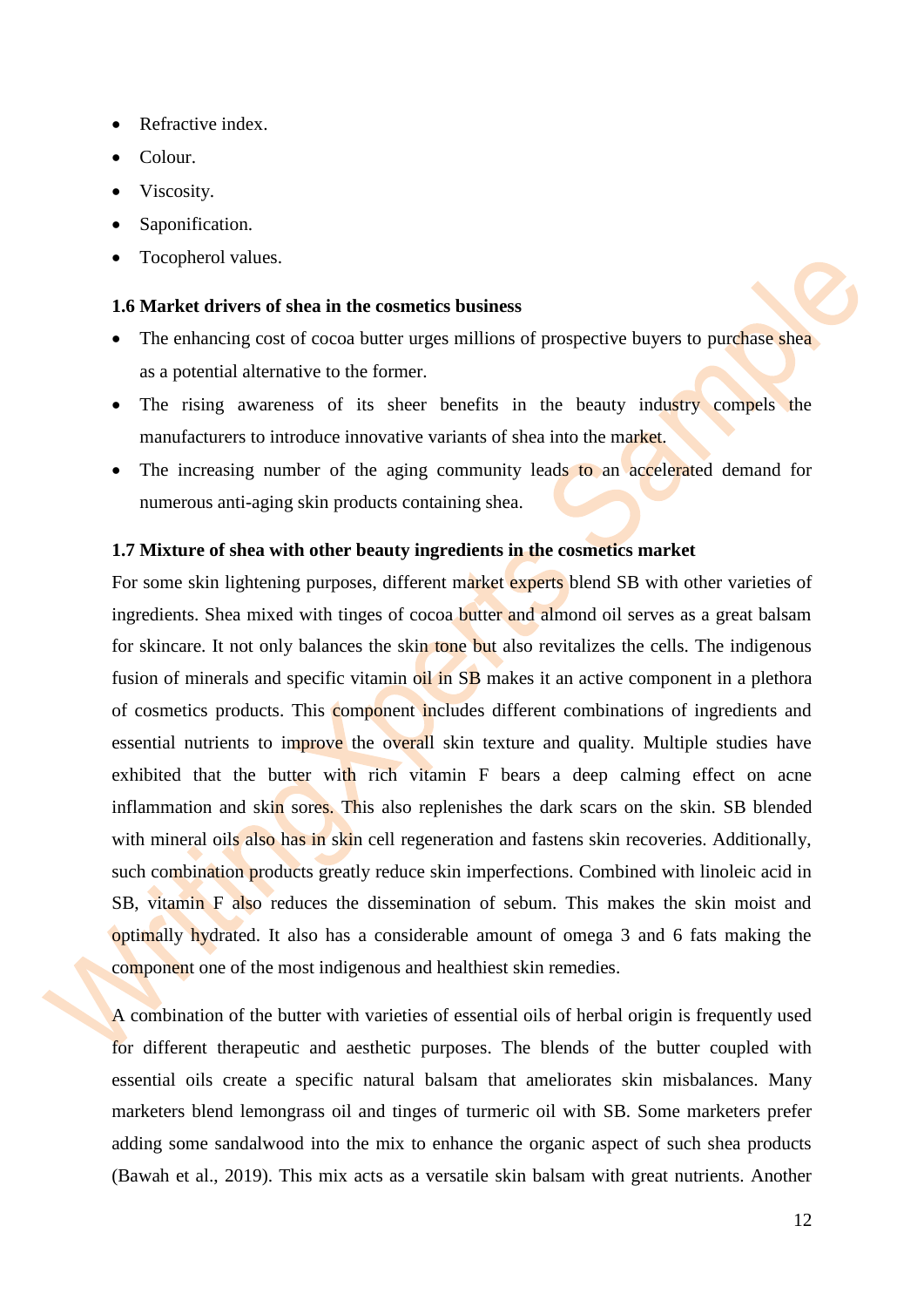variety includes a mix with baking soda and a few ounces of coconut oil. The blend needs light heating after which some lemon drops are often added. This product is commonly employed for problematic skin or even skin dryness. Also, an initial composition of shea and olive oil blended with extracts of green tea and carrot seed oil nourishes distorted skin and heals it to retain its shine. These products are high in demand and supply. This results in huge revenue generation by the cosmetics industry with each passing day (Sikpaam, Mintah $\&$ Fearon,2019).

#### <span id="page-12-0"></span>**1.8 Investing in SB processing methods**

The initial investment for its nut production is not huge as shea trees are quite an indigenous species occurring in large numbers (Addaquay, 2004). The only challenge is its timeconsumption and ardently laborious owing to its scattered state all across the northern boundary of Ghana region. However, its uniqueness remains is in the fact that it prodigiously generates some income for the women by being a traditional female business (Odebia, & Oyekala, 2018). Most female workers organize their processing functions in smaller business cooperatives or simply set their ground-up in specific areas closer to their residences. Also, the fruits are reportedly one of the most common resources available particularly for the homeless poor. A common trait of the African rural households is that they earn their daily living through farming. These small farms categorically contribute nearly 36% of the country's GDP (Kassi et al., 2019). And it also provides some employment opportunities to around 60-65% of the African poor labor-force. Therefore, this investment justifies its importance in the beauty industry (Odebia, & Oyekala, 2018). Also, an approximate number of women inhabiting the northern part of Ghana fairly survive from the income they derive out of the processing of such shea products (Hammond et al., 2019). This implies that the industry successfully provides a stable alternative livelihood for this deprived mass at least in terms of development and education sometimes.

Hence, there is a stern demand for all the processed beauty items made of shea not just within the borders of Ghana but also in the competitive international market architecture. This is why the investment in this business is worth it and is crucial for the selective income-oriented potential of the compound.

#### <span id="page-12-1"></span>**1.9 Side effects**

Shea is likely a safe component when having any direct mouth contact. Upon its application on skin surfaces, it is considered to be scientifically safe for up to four weeks. But there is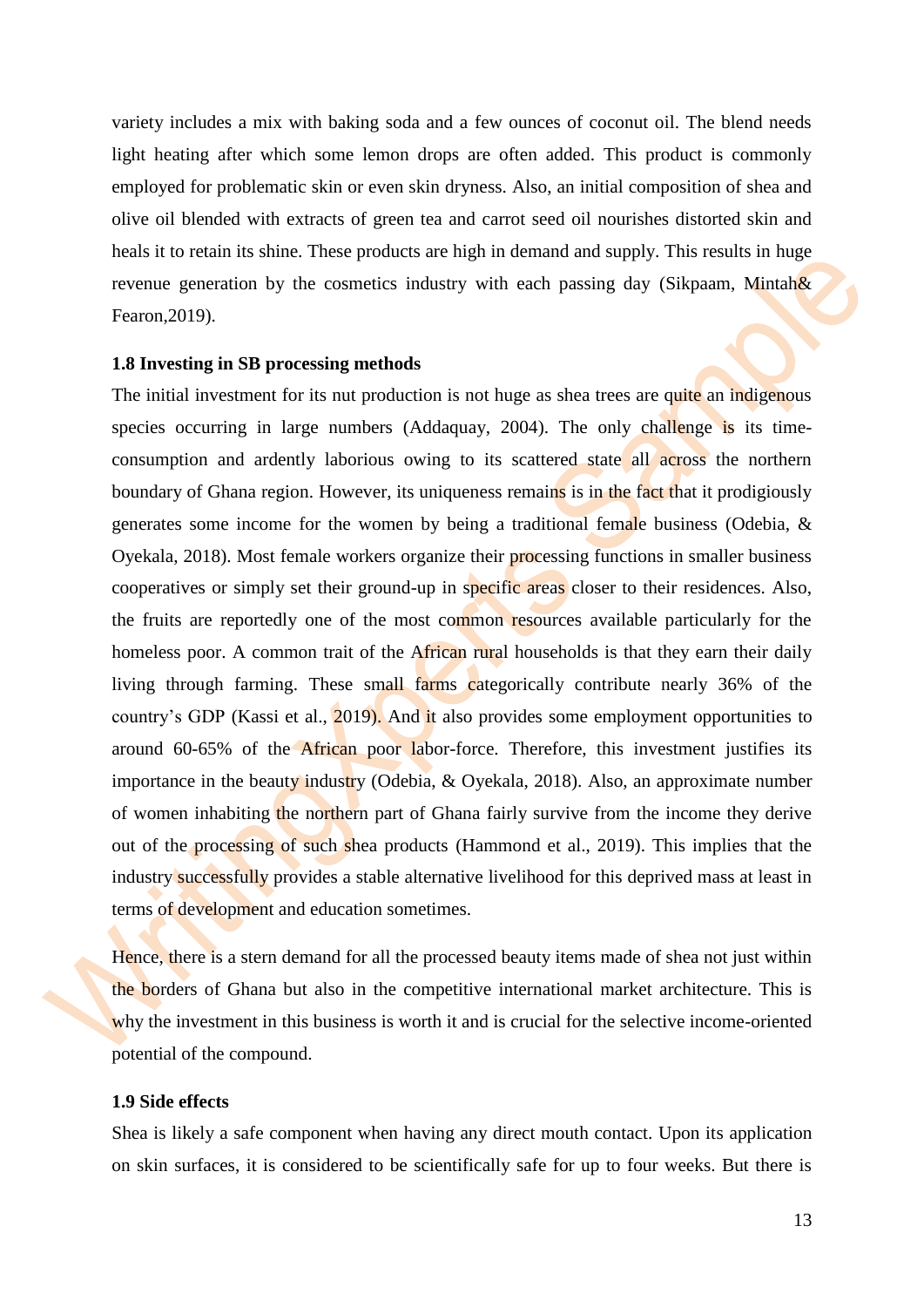insufficient reliable information to put forward if its continued application at the same affected area is safe for longer than the threshold time (Chen et al., 2019). Also, there is barely an authentic documented case exhibiting SB related allergies. Reports say that users having acute allergies from tree nuts can also safely apply shea on their skins. They also possess much lower possibilities of any reaction on their faces on applying shea (Kassi et al., 2019). Researchers believe that it is solely due to the viable presence of nuts containing nominal tree-nut proteins and hence does not trigger sensitivity or allergies too easily. Besides, the presence of vitamin A and also E, the shea products are also safe onto irritated and sensitive skin. Many clinicians and/or dermatologists also recommend its usage on babies' diaper rashes owing to its immense antifungal properties.

#### <span id="page-13-0"></span>**1.10 Problem statement of the review**

The existence of the local business of shea corresponds to the female processors. They directly sell their constituents in and around the local market to earn (Sikpaam, Mintah& Fearon,2019).The problem lies with the imperfect packaging, labeling, and also certification before the sale. Mostly, the products are sold in smaller sized bowls throughout Africa. But with the enhanced demands of shea cosmetics as a potent substitute for cocoa butter made it such an accelerated marketing compound. This eventually calls for a steady improvement in its utility and quality checking. And this quality is largely reliable on certain methodologies and processing steps discussed in the subsequent part of this review. Increasingly, owing to the rising corporate functions and the associated responsibilities, different companies have initiated working towards attaining the prodigious quality to channelize the commercial production of shea cosmetics while assisting the rural female communities (Alhassan, 2020). Hence, the emphasis on quality production would likely indicate ameliorating the production and extraction methods to an abundant tonnage thereby meeting the benchmark of shea's quality requirements. This would strongly facilitate the opportunities of supplying a competitively amounted beauty item to the ever-expanding shea industries. The rural women invest considerable time as well as resources to meeting this standard solicited by larger organizations. However, it is imperative to comprehend if all the diligent efforts are worth the capital or resource to manufacture and process quality butter oil.

In this context, this particular review categorically seeks to evaluate the worth, economic aspects, and constraints of processing marketable shea products. Also, owing to its successive demands and interest among the consumers, it would further be appropriate to look for the different methods in detail to study the varied factors influencing this market quality. This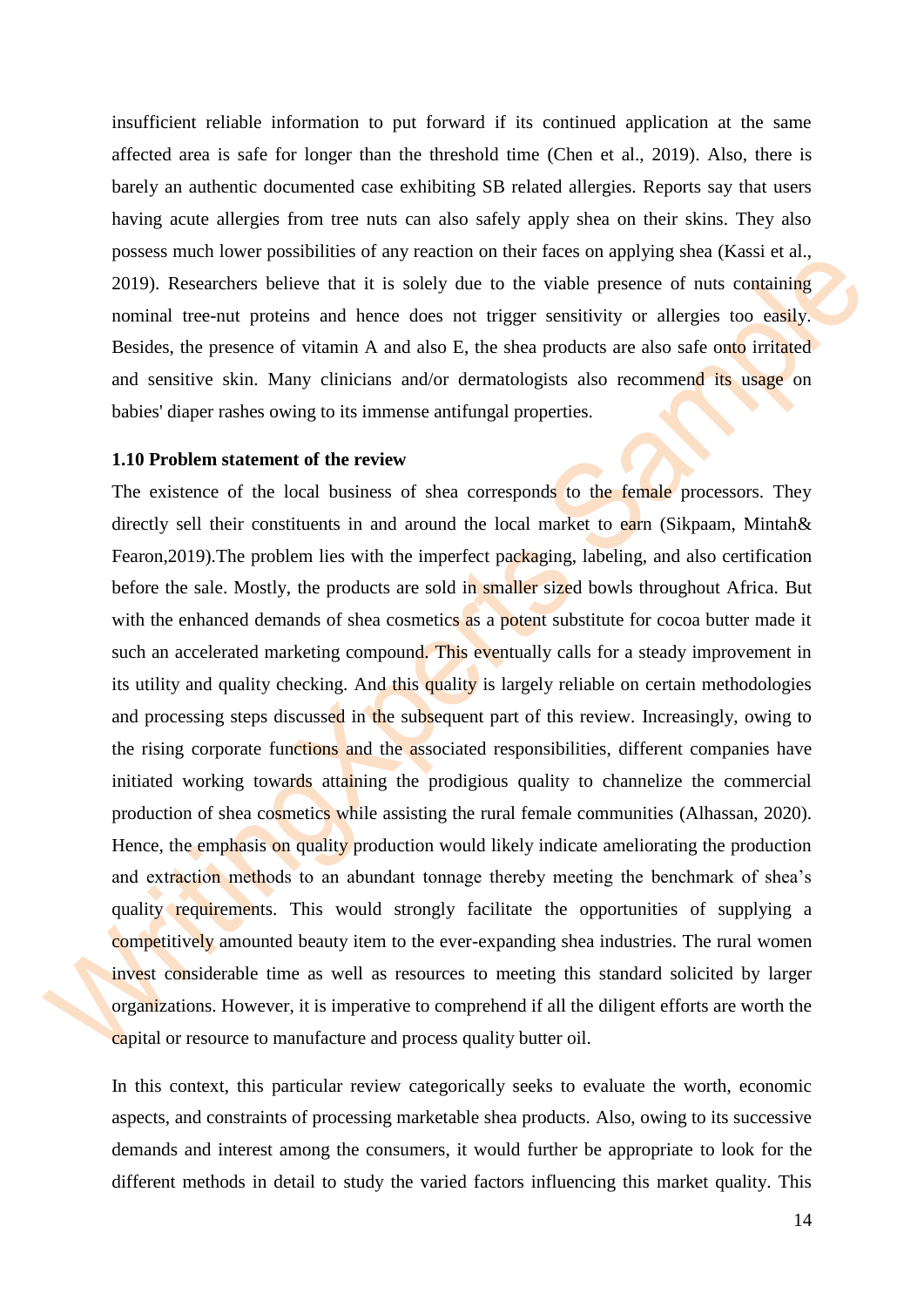way the prospective marketing and delivery of shea cosmetics will establish its stern foothold throughout the globe and do justice to its broad customer range.

## <span id="page-14-0"></span>**1.11 Aim of the review**

As mentioned earlier, the main aim of this research is to assess the validation techniques about SB oil, its extraction procedures, and detailed analysis using different chromatographic techniques and/or Mass spectrometry.

## <span id="page-14-1"></span>**1.12 Objectives of the systematic review**

Owing to the enormous demand and customer interest in SB as a widespread beauty ingredient, the sole objectives of the review include the following:

- To study and evaluate the extraction methods of SB.
- To categorically seek the physic-chemical properties of the item.
- To comprehend the overall composition of the butter oil.
- Its' associated blend with other compounds in varied cosmetics.
- To seek for the presence and/or occurrence of any potential allergic issues by SB usage in cosmetic products.
- And finally, to highlight and assess its quality as a beauty compound.

## <span id="page-14-2"></span>**2. Manufacturing procedure**

#### <span id="page-14-3"></span>**2.1 Material and sample procurement**

The sample is obtained from the extraction techniques as narrated earlier. However, most of the compounds and the analytical laboratory reagents involved in this analysis are usually ordered from the Fischer Scientific (USA), Sigma-Aldrich (USA), and IMPAK (USA). Most of these reagents are typically utilized in the purification procedure (Chen et al., 2019). Most of the general consumables are collected from the respective laboratories conducting the analyses.

Before extraction and quality analysis, shea fruit undergoes multiple pre-processes. However, these are not the extraction methods but just a few basic steps that are cohesively performed before employing the shea extraction process. These preliminary steps include:

**Fruit collection:** The most appropriate time for collecting the ripe fruits is between Aprils to August. It is usually hand-picked from underneath the shea tree.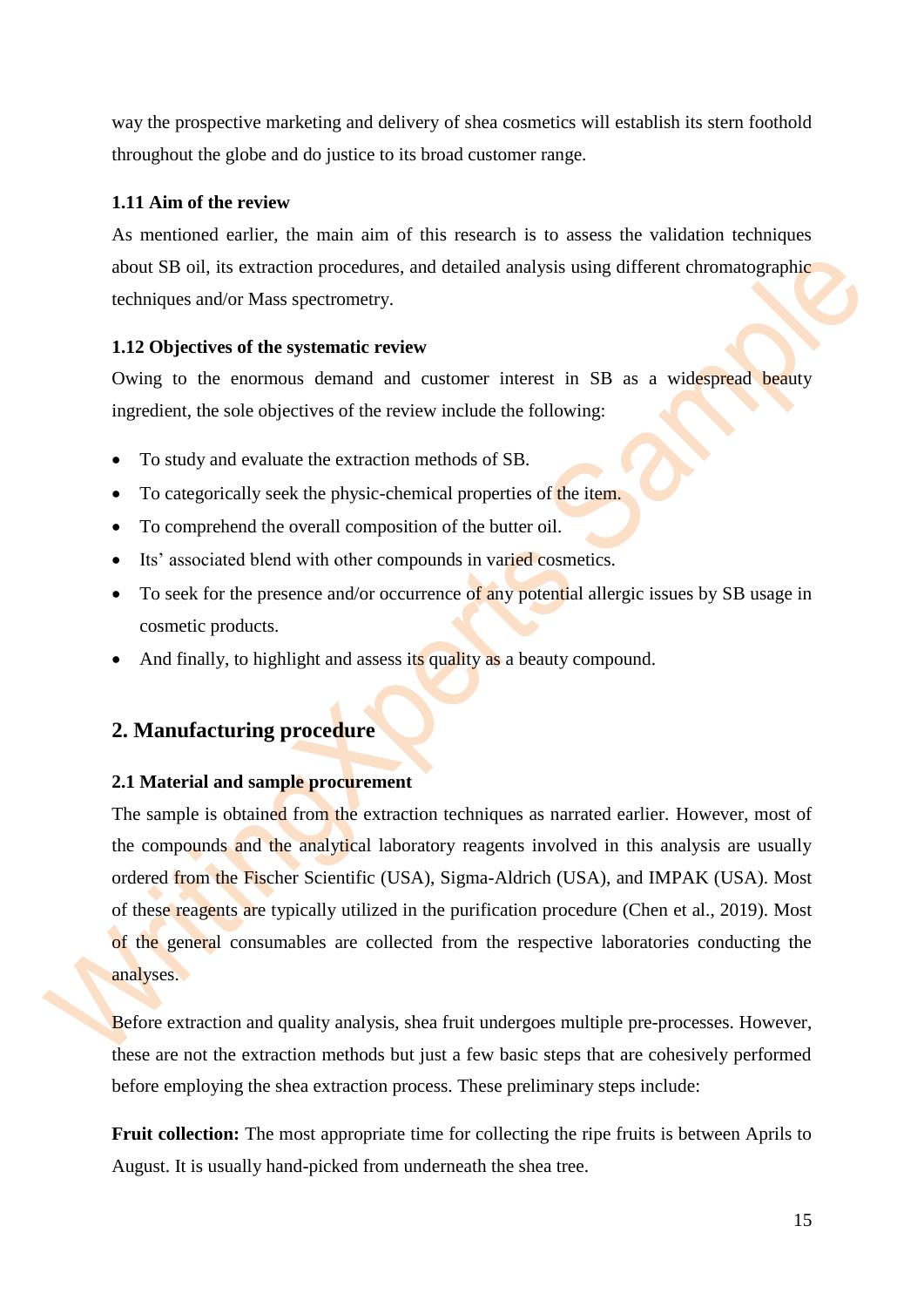**De-pulping**: The next step includes pulp removal by hand. The animals are often fed with the fruits or are fermented.

## **Boiling of the nuts:**

De-pulping is usually followed by boiling the recovered nuts for around 30 minutes in waterusing the most conventional stove system. The main objective is to loosen the kernels to aid in de-shelling.

**Sun-drying:** The boiled nuts are thereafter dried under the sunlight on drying mats or racks. This aids in loosening the kernel from its shell.

## **De-shelling and washing:**

With the help of a mortar, all the dried nut pieces are then cracked open. Thereafter the kernels are rigorously washed with clear water. Some manufacturers also prefer using specialized washing machines for this purpose.

## <span id="page-15-0"></span>**2.2 Methods**

## **Extraction methods**

SB has multiple extraction methods and processed employing specialized chemical and enzymatic methods. The processing technologies include differential methods each of which bears its benefits and challenges. However, there are various chemical-based and enzymatic procedures in shea extraction. In this context, whether these methods have been able to categorically the existing challenges that bedevil the industries of SB particularly in cosmetics are the pivotal area of interest.

But the following 3 are the most commonly applied techniques of extraction:

- Manual method
- Semi-mechanized
- Fully mechanized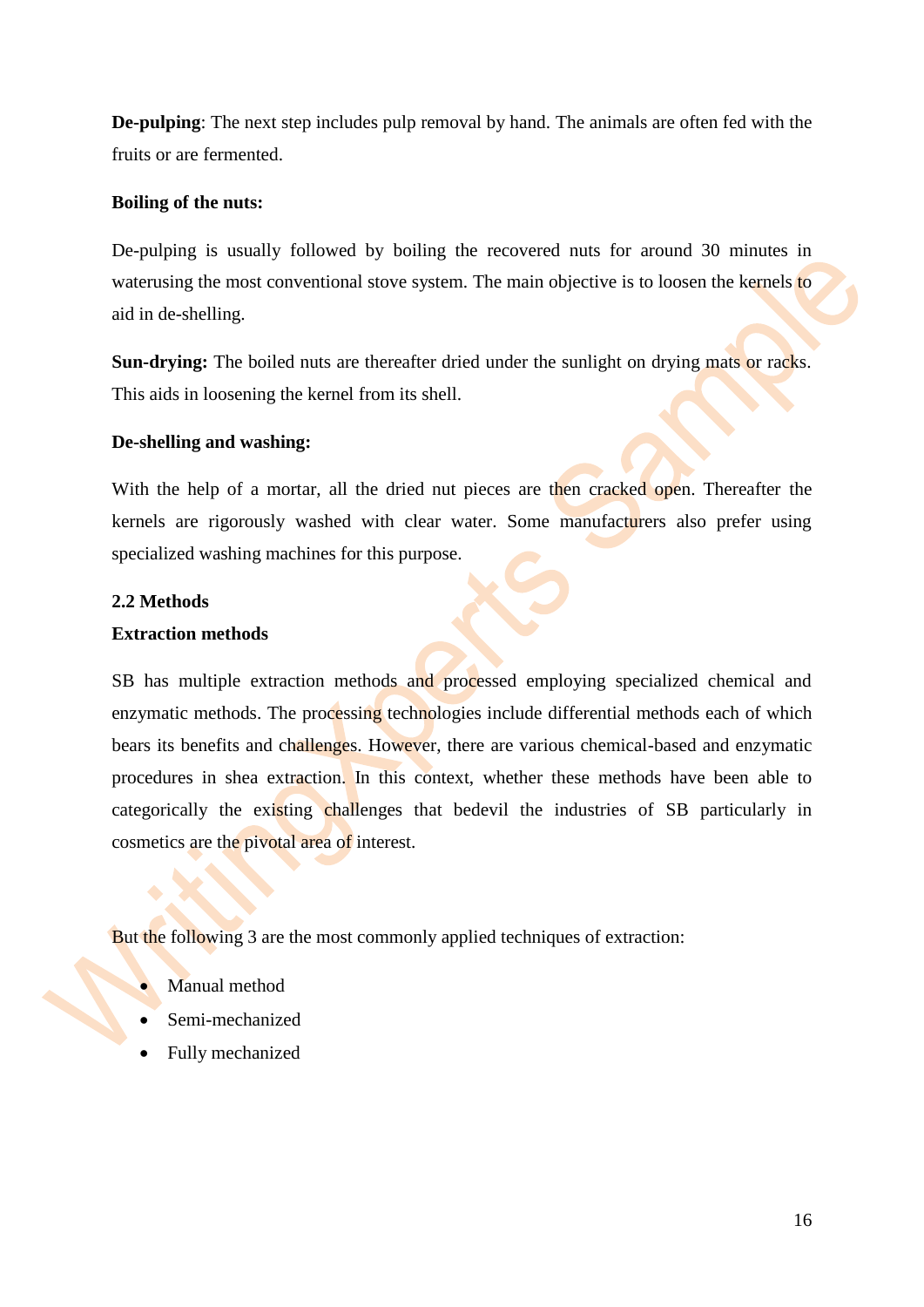

#### **Figure 3: SB extraction flowchart**

(Source: Academicjournals.org*,* 2020)

#### <span id="page-16-0"></span>**TRADITIONAL EXTRACTION TECHNOLOGY (Hand Kneading method)**

In many parts of the world, manufacturers produce and process SB manually, a technique known as the **wet extraction procedure.** Specifically, in the areas of Ghana, the female community engage themselves in such extraction methods using the conventional/traditional method. As mentioned earlier, this activity has tremendously aided these women to have their individual earning. Reportedly, almost 80-85% of Ghana's SB is made through such traditional processing methods. To produce a considerable portion of the oil, the entire procedure invariably takes from 20 hours and can extend till 30 hours. However, one cycle of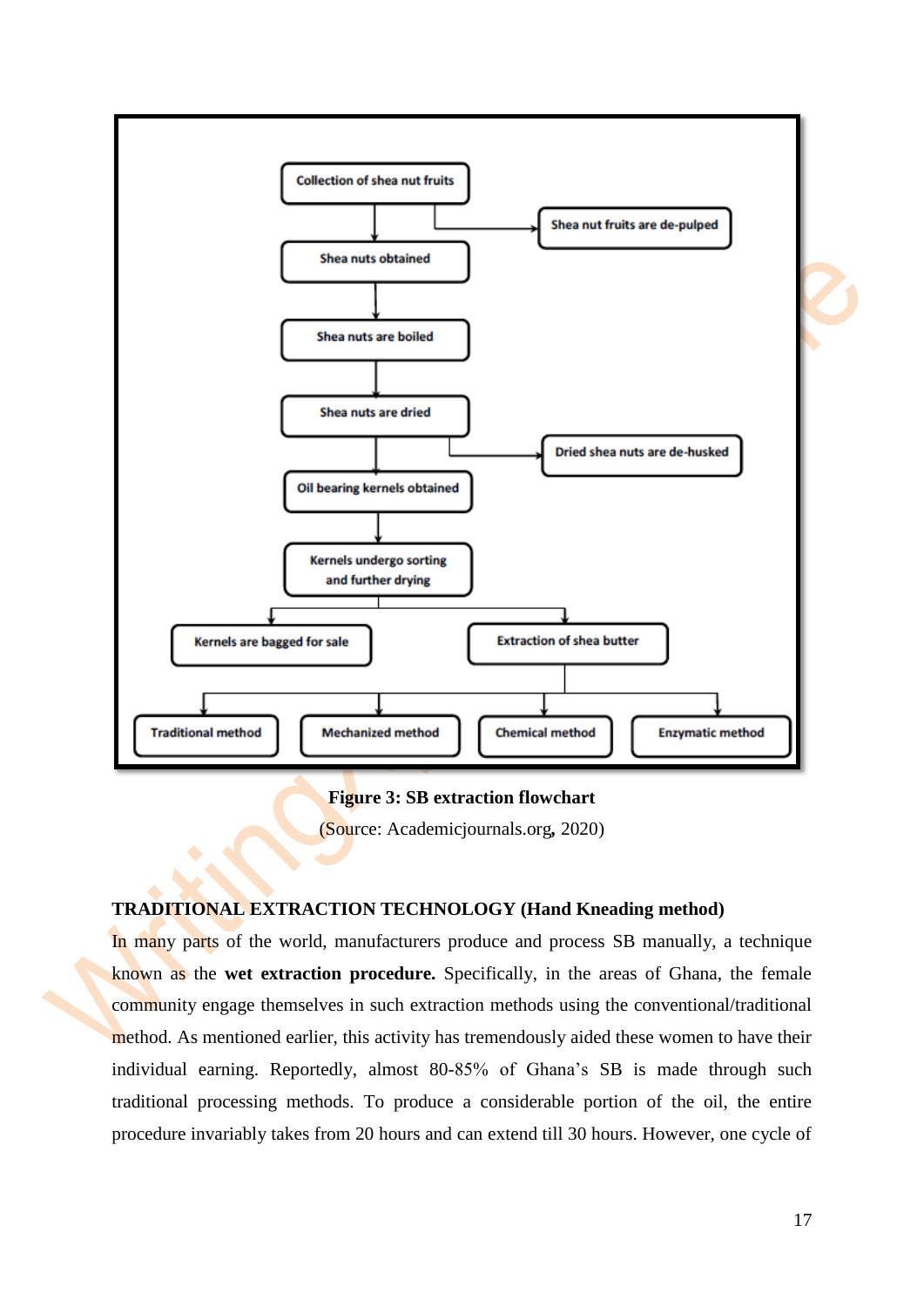SB processing consumes approximately 5-6 hours. And, the wholesome process of kneading takes 30-40 minutes for the completion of one whole session.

The following table outlines the characteristics of the nut kernel of shea for its extraction potential.

| <b>Properties</b> | Percentage |  |
|-------------------|------------|--|
| Crude fat         | 54.80      |  |
| Total lipids      | 59.04      |  |
| Carbohydrate      | 34.77      |  |
| Crude protein     | 7.81       |  |
| Pectic component  | 2.90       |  |
| Soluble sugars    | 5.45       |  |
| <b>Starch</b>     | 7.57       |  |
| Cellulose         | 5.95       |  |
| Total fiber       | 20.35      |  |
|                   |            |  |

The traditional process includes **the size reduction** of the kernel followed by the dehydration process by roasting (Wei et al., 2019). The steps below exhibit the following method:

- $\circ$  Firstly, the kernel's size needs to be reduced by pounding using the mortar.
- o Size reduction precedes dehydration to facilitate oil extraction.
- o The roasted parts of the kernel are finely grounded to generate a paste. It is conducted in two distinct ways; either stone is given when the traditional method is applied or if the semi-mechanized way is attempted a grinding mill is applied.
- o Size reduction and subsequent milling cohesively enhance the surface area that facilitates effective hydrolysis while performing kneading.

However, researchers have commented in many shreds of literature that various factors tend to impact the overall sample quality during the core preparation (Egbunonu, Ogunjimi & Alabi, 2019). Hydrolysis is articulated during **kneading, heating, separation of oil,** and **cooling.** However, numerous pieces of reports demonstrated that blanching of the shea nuts ameliorated the quality of the butter. Also, some authors have categorically mentioned that the roasting time and SB's sensorial characteristics are interlinked.

The next section includes the differential methods in elaboration.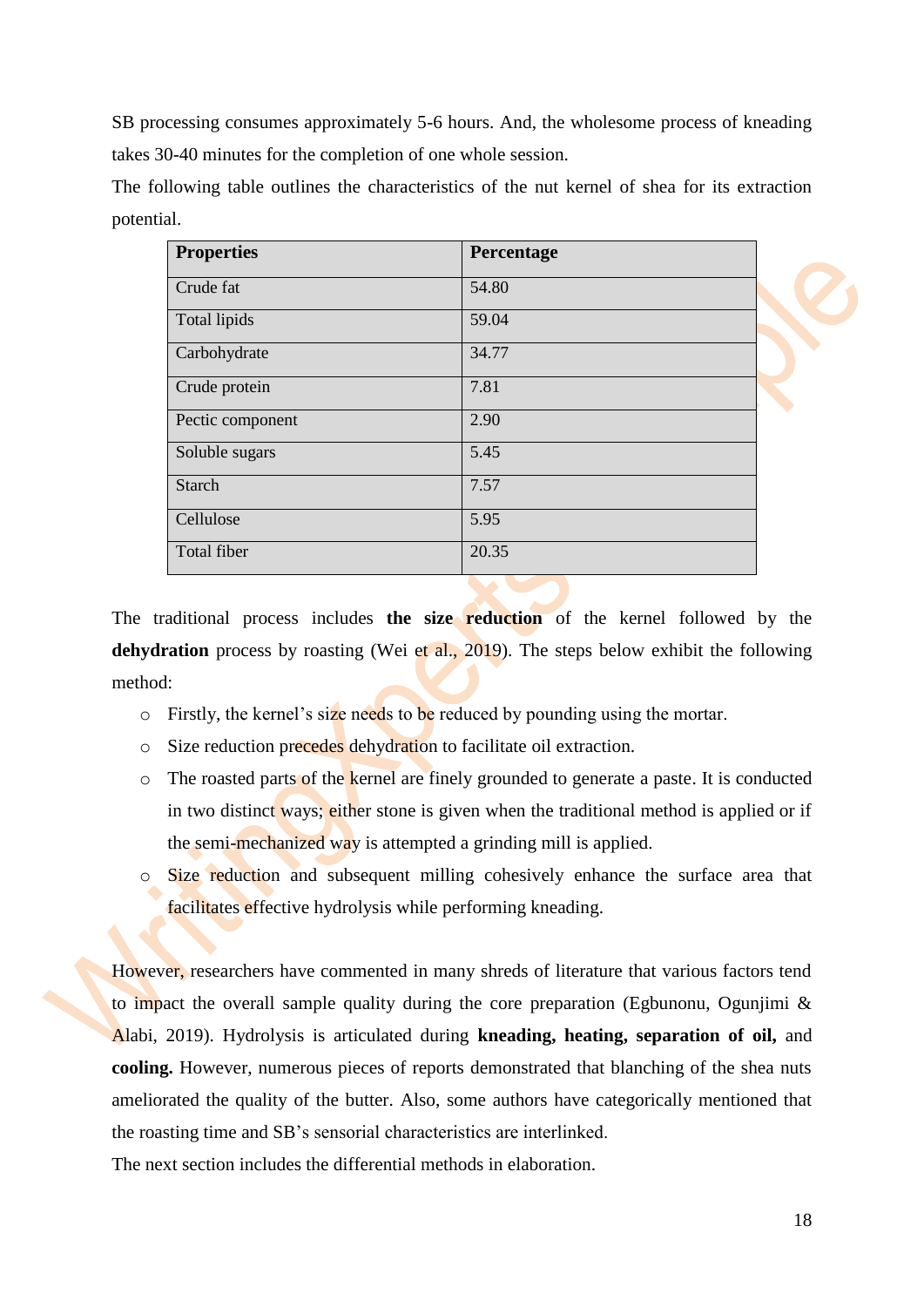#### **Kneading**

This procedure intends to rupture the oil cells to smoothly ease its extraction. Ideally, one full kneading requires approximately 30 minutes. A few pieces of literature explain any traditional kneading method requires a considerable shea paste quantity and thereafter adding a large quantity of cold water (UMARU et al., 2016). It intermittently requires slow and then rigorous stirringtill the butter rises in its crude milk-like form. However, some suggestion regarding this intends to highlight the application of traditional extractors that have the sheer potency of boiling the water to skim off the oil release (Wei et al., 2019). But there are a few considerate parameters that define a successful kneading. This includes temperature variations, appearance, consistency and this can be impeccably evaluated with time and acquired experience.

#### **Heating, separating oil and cooling**

With the completion of the kneading step, the oily portion is to be harvested leaving just the watery layer along with the particulate matter underneath the pan. This oily layer is nothing but the fat emulsion which needs thorough water rinse. The raw fat is obtained by slow pouring or decanting. Thereafter it is cooled to obtain the solidified final product, the SB. Usually, this solidification consumes over six to twelve hours. Such processes tend to bestow an additional aspect of measuring the basic physical features of the ingredients used and its corresponding function in the beauty world (Oseni, Iyasele & Uwadia, 2019).

#### **Importance of the traditional methods in cosmetics**

The final butter obtained from this procedure is enchantingly needed abroad especially by cosmetic industries. However, many people still bestow the fact that such conventional extraction methods are generating considerably lower yield and therefore possess uncontrolled aspects in terms of quality variation in the market. In general, nearly 23% of fat remains in the nut cake even after the fulfillment of an entire extraction process. But again, there are certain rigid opinions regarding the efficiencies of such methods arguing to provide almost 35%-45% of the extraction efficiency (Oseni, Iyasele & Uwadia, 2019).

There have been a plethora of initiatives undertaken to enhance the extraction rate. There are attempts to cohesively incorporate proper technology into such traditional steps not just to refine the efficiencies but also the lessen the amount and assiduous labor apart from reducing the associated environmental impact.

#### **The Bridge-press method**

A well-developed bridge press which can be operated manually was introduced in the process. This method utilized the **Intermediate Moisture Content** as one of the pivotal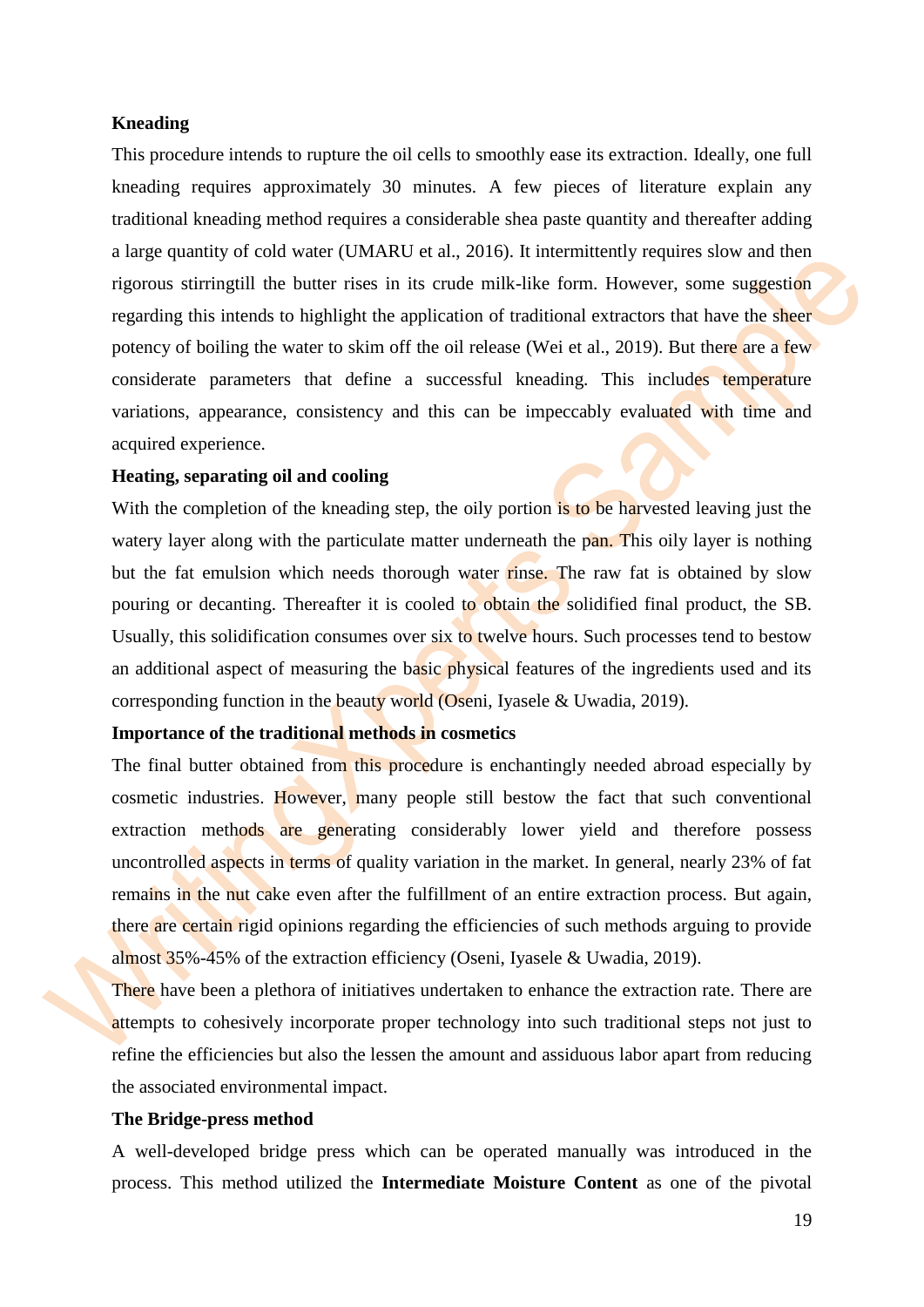parameters to obtain nearly 65-67% of the extraction efficiencies. This method has been eventually tested and validated by different women communities across the African regions (Komlaga, Oduro& Essel, 2019). The principle concerning this operation includes the following stages:

- Grinding of the dried kernels into a uniform paste using locally designed plate mill.
- At 70<sup>o</sup>C is put into extraction without any heat treatment employed.
- The moisture content rises to 12% approximately via kneading. This moisturized paste is put into specially designed bags at  $60^{\circ}$ C and then "bridge pressed" so that it smoothly releases the oil.

#### **Advantages of the IMC method**

When compared to the manual/traditional techniques, the IMC one shares some benefits.

- The extraction efficiency is enhanced by as much as  $5-6\%$ .
- The regular capacity for production is accelerated by almost 200%.
- It brings about a drastic reduction in the daily consumption of firewood, water usage, and the total steps included in the overall extraction method.
- It also generates a relatively milder shea odor.
- It is immensely eco-friendly due to the limited usage of fuel wood and a lower amount of waste water.

Despite all the positive aspects, the method is not only cumbersome but extensively energysapping. However, the returns barely commensurate the overall energy or the economic inputs, and the income opportunities of the women which shows an unstable representation. The reason behind corresponds to poor extraction efficiencies, supposedly low butter quality, and most importantly inconsistency in the production (Egbunonu, Ogunjimi & Alabi, 2019).These existing challenges introduced **semi-mechanization extraction** methods. This technique emerged eventually and became all the more potent with time.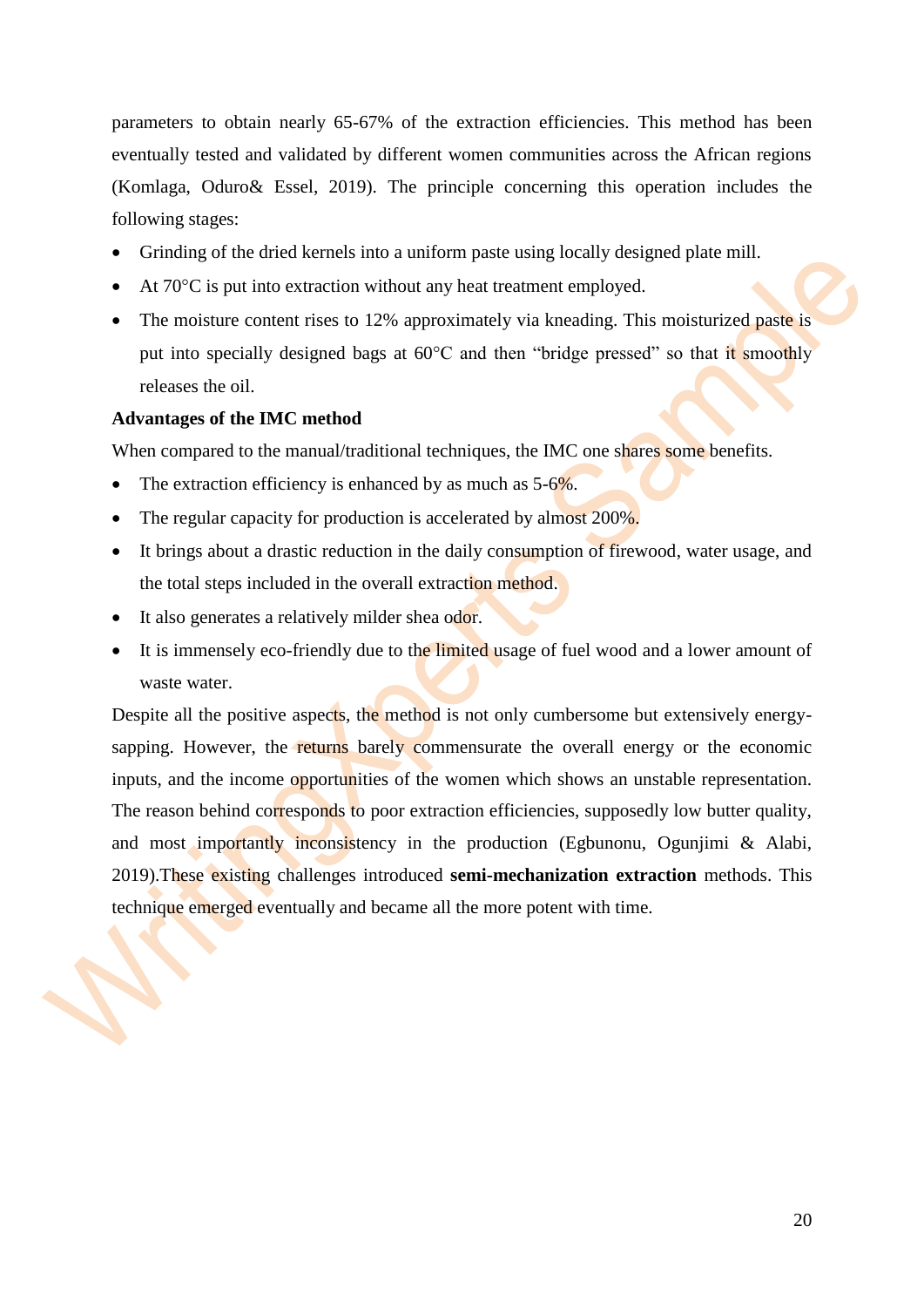#### <span id="page-20-0"></span>**PHYSICAL METHOD: Mechanical Press**

#### **Cold Press Extraction Method (CPEM)**

The mechanical processing method is most commonly named as the CPEM. The logic behind this nomenclature is rather evident as it barely involves the repeated heating steps as required in the traditional ones. This method has been reportedly referred to as one of the most preliminary research initiatives when it came to shea extraction for decent quality butter (Ajala et al., 2019).

The basic procedure of this one includes a specially designed jack that is capable of exerting almost 30-40 tonnes of force. This allows the butter press to categorically crush over 4 kilograms of the kernels with a quick span of around 20 minutes. This press has the potency of extracting nearly 85% of the designated fat that the kernel possesses in a very simplified manner. This brings the advantage of the specified method. It limits the requirement of too many heating stages and thereby saves an abundant quantity of fuel wood. This also emphasizes its eco-friendly property (Abdul-Hammed, Jaji & Adegboyega, 2020). The gradual emergence and prominence of shea processing to derive good quality butter employing this method came to the zenith of success almost all across Ghana. This was possibly owing to the diligent collaborative labors between the female communities and the development partners including some of the notable NGOs.

The stages are carefully carried out in a specified plan with an appropriate boiler coupled with a mechanical press.

The kernel is heated to approximately  $15^{\circ}$ C-20°C to obtain the desirable crushed kernel. This employs mechanical pressing applying substantial pressure to the pulverized shea seed to derive abundant SB. Thereafter, they are incorporated into a specific crushing unit in which size reduction happens. This enhances the surface area to generate substantially good butter yield (Ajala et al., 2019). The oil is filtered through the press to get the crude form. The residual cake is poured into an expeller for a second press to obtain additional butter and thereafter allow it to solidify. An additional filter press is also attached. This applies abundant force right onto the pulverized shea seed. This turns more butter out of the entire process. The butter is thereafter transferred to a second chamber wherein it undergoes additional steps for further refinement.

Other methods targeted singular operative units including the following:

• Kneading grinders.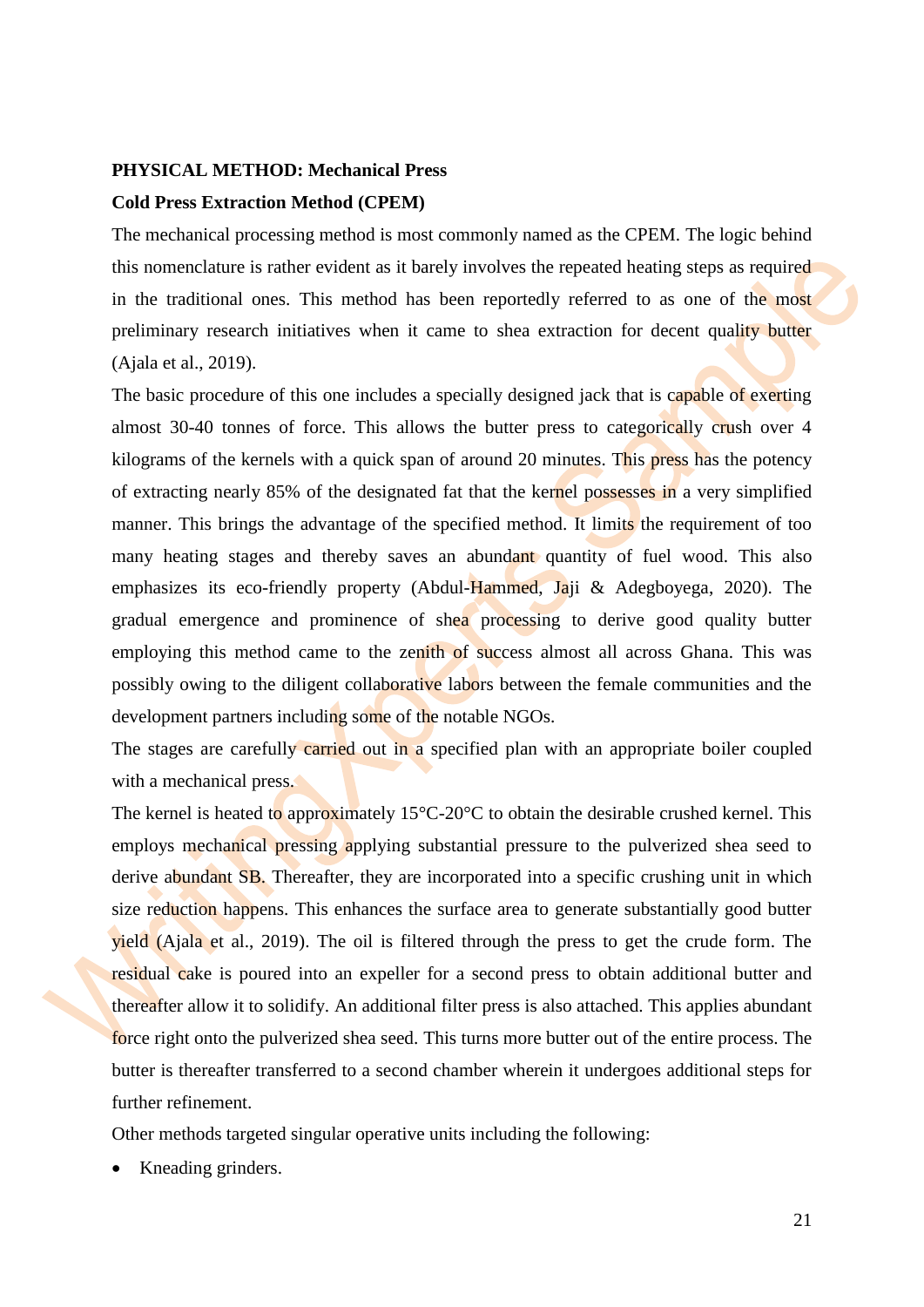- Solar dryers.
- Mixer.
- Hand press (hydraulic).

However, all these new introductions have collectively widened the extraction efficiencies to as much as 87%. Other sources report approximately 33% of the butter that can be generated from shea nuts using a mechanical expeller (Oyedele et al., 2020). But the combined impact of mechanically coupled with chemical procedures have aggravated the efficiencies to almost 98% thereby highlighting the prodigious relevance of this method in the extraction stages.

The method was categorically refined to ensure it saves sufficient time and ameliorates the processing efficiencies. Once this technique is effectively performed by an expert marketer adequate attention is solicited in areas land/or parameters such as its overall concentration, its consistency, the sample's explicit gravity, and most importantly its specific refractive index. These potentialspreads are effectively analyzed to evaluate how the sample is analytically is formulated majorly in the cosmetic sectors all across the African regions. With the gradual passage of time, it will also aid in disseminating its foothold across the entire global market and generate exclusive revenues out of the sales figures.

But its main intent had been to limit the stress among the processors owing to the laborintensive steps of the traditional ones. However, just like its benefits, the press method has certain **limitations.** It leaves abundant challenges for the women residing in remote locations to access such a pressing method for production. Apart from the operational activities, affordability, and most likely, its availability remains to be the most pressing problem especially the local females' experience (Seweh et al., 2016). This also makes the local industries suffer a bit.

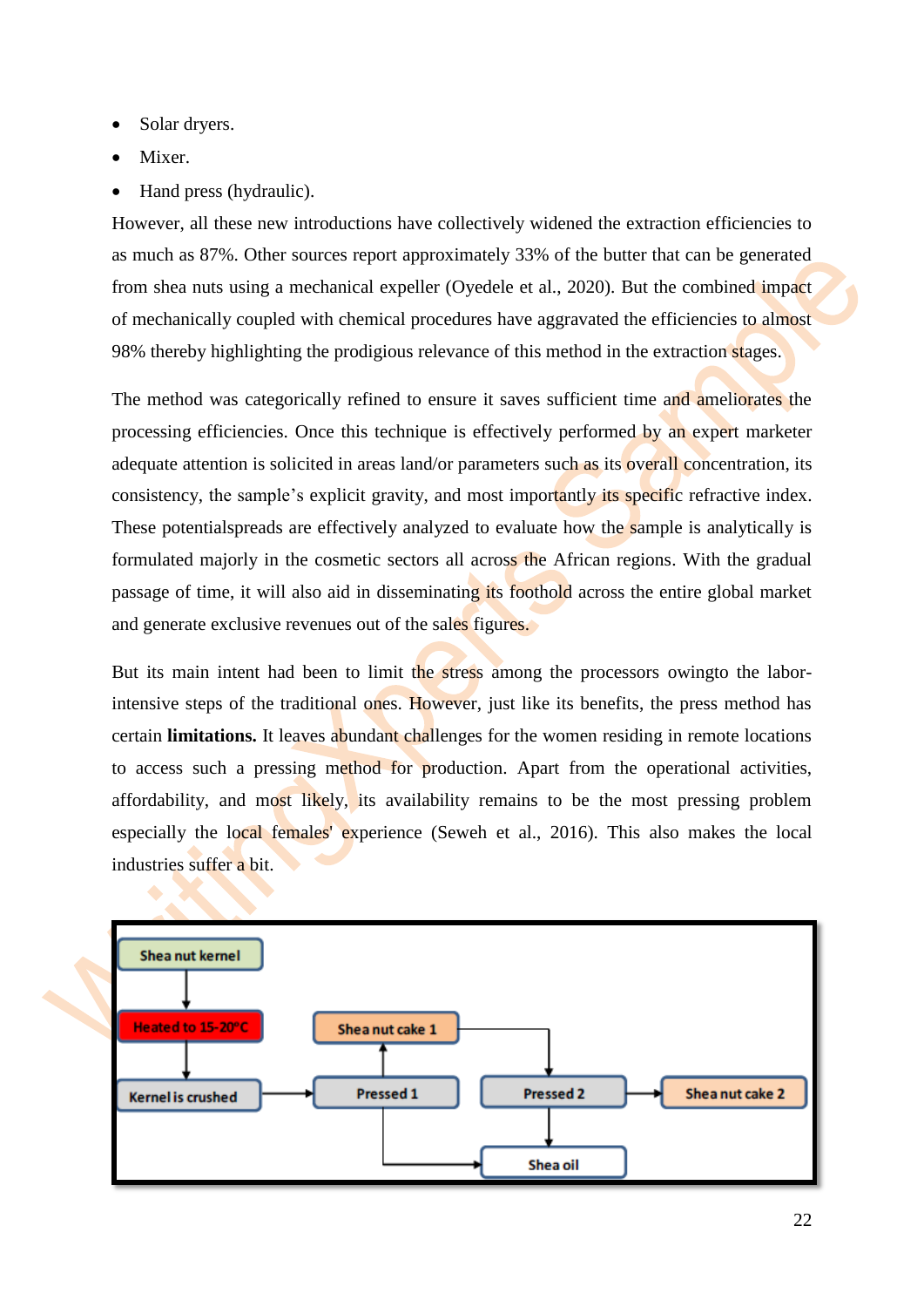#### **Figure 4: FLOWCHART\_MECHANICAL EXTRACTION**

(Source: Academicjournals.org*,* 2020)

#### <span id="page-22-0"></span>**THE CENTRIFUGATION METHOD**

Among the sheer mechanical techniques, the method involving centrifugation is of immense importance. But different manufacturers observed a relatively lower efficiency (30%) on average. The average efficiency, however, appeared the same as the manual traditional technologies. This method involves oil separation, water, and shea nut cake from an already prepared water-paste emulsion. The extraction device encompasses a movable unit that is driven by an engine or a specialized motor. At a frequency of 1000rpm, it is centrifuged. The entities will be distinctly separated into single layers. In other words, the oil-water-cake will be separated into distinct layers based on their masses. The lighter part (oil) would float and be discharged into two bailing devices. The procedure is to be consistently repeated unless a clear form of oil appears. But owing to the concordance in terms of the extraction potential, this method has never been adequately highlighted into commercial uses.



#### **Figure 5: Details of the centrifugation steps**

(Source: Academicjournals.org*,* 2020)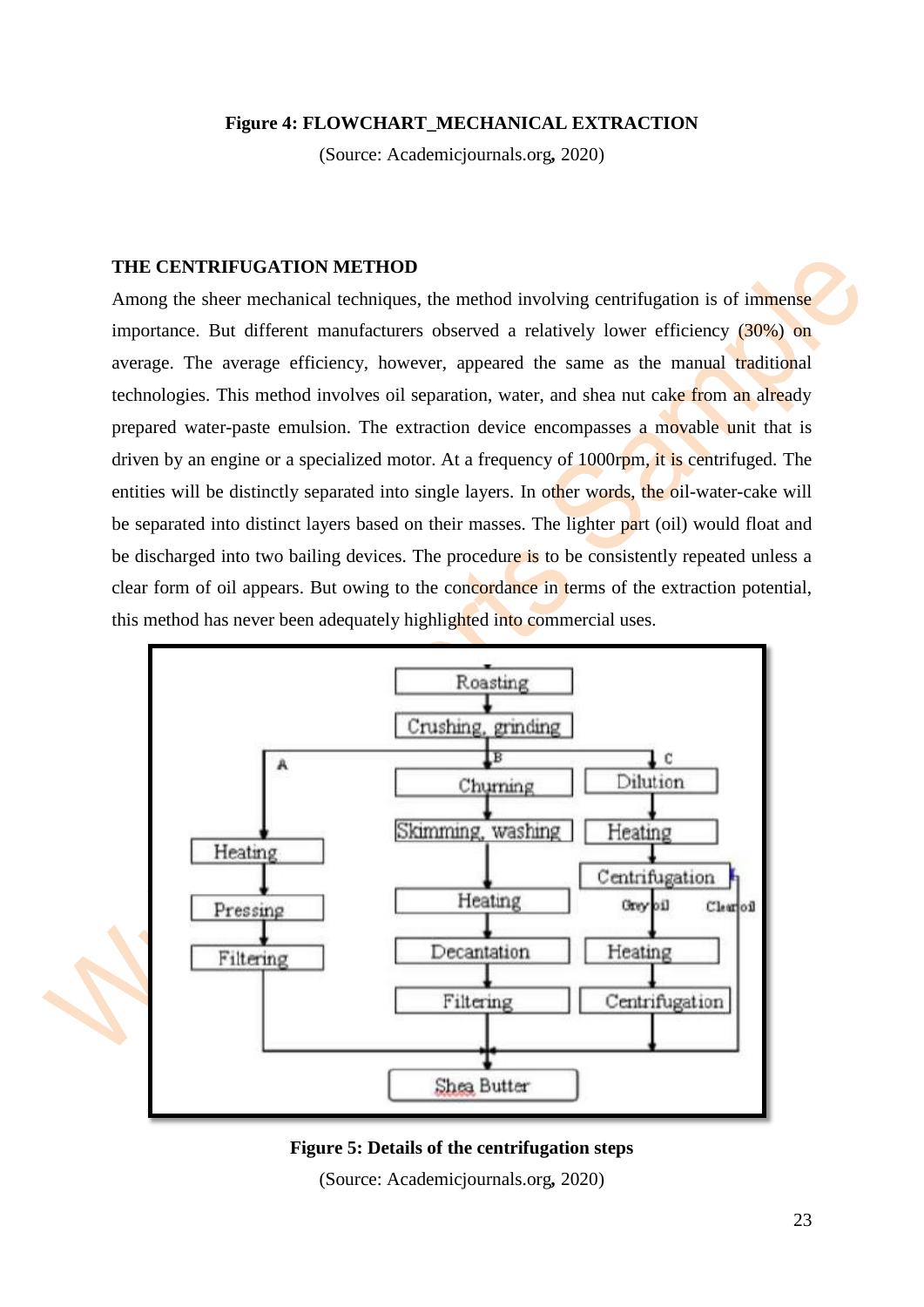#### <span id="page-23-0"></span>**CHEMICAL EXTRACTION METHOD**

With the gradual passage of time, the chemical technology evolved into the processing of shea. In this one, the dried kernels are crushed to paste and put into **Soxhlet extractor**. Thereafter organic solvent such as ether and/or n-hexane is added and allowed the mixture to settle for a considerable time (Nde& Foncha, 2020). This is referred to as the **hexane extraction method.** The time allows the oil to get distinctly separated which needs to be decanted thereafter for subsequent solidification. The solvent types tend to strongly impact the quality features of the sample particularly the butter's **peroxide value.** Other solvents can also be given including chloroform and even water. However, researches have exhibited that the most abundant fat quantity is viably obtained from the hexane method (Bawah et al., 2019).

Principally, in this technique, the pulverized shea kernel is blended with hexane. This eventually unlocks the polymers thereby enabling the fatty and oily constituents to get dissolved in it. The final oil-hexane mix is separated from shea seed residues via filtration which is followed by a quick preheating at 68 that vaporizes and recovers the organic solvent to get the raw butter. The hexane has certain other parameters making it the preferred choice in this method (Ladele, Kpoviessi& Assogba, 2017). It includes its physical properties that make decent edibility of the oil after extraction. This, consequently, improves the commercial economics of SB.

Such methods reportedly yield as much as 47.5% of the butter which is relatively higher than the mechanical one (Oyedele et al., 2020). But its potency increases if employed with the latter method combinedly. Furthermore, the introduction of solvent-based methods demonstrates very little or detectable content of peroxides (Abdul-Hammed, Jaji & Adegboyega, 2020).

Unfortunately, its higher yield does not make the method a universally accepted one. Especially, in terms of the **cosmetics industries,** the traditional methods have been uniformly accepted better (Didia, 2018).

#### <span id="page-23-1"></span>**BIOLOGICAL (Enzyme Based Extraction Technology)**

The enzymatic extraction includes cell wall degradation and the subsequent release of the oil. Water-soluble enzymes are used. Such extraction methods are preferred due to their low temperatures and high specificity (Abdul-Mumeen, Beauty & Adam, 2019). Glucanase,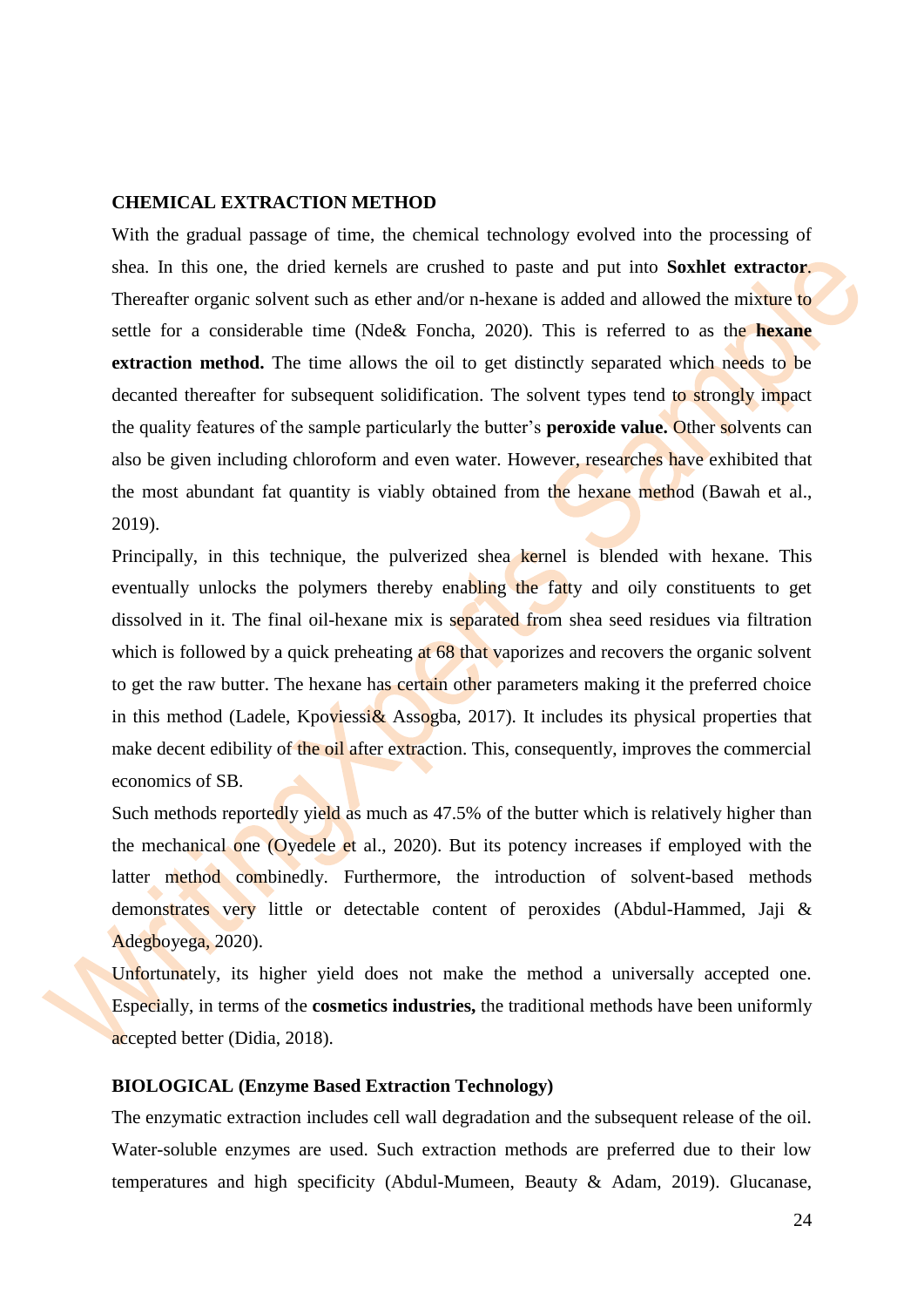cellulose, amylase is used to extract oil from their kernels. But cellulase and/or hemicellulose have the best potency to degrade the cell wall. Pectinase, on the other hand, carries out similar functions but are more preferably applicable in the oil industries over cosmetics (Didia& Iddrisu, 2018). Among the other existing methods, this method however is a bit pricey due to the utilization of several enzymes. But the effectiveness of this deserves a special mention in the field of shea processing and validation in the cosmetics market.

#### **Methodology**

Reports say that such techniques are abundantly used for the SB extraction specifically in the region of Ghana (Didia & Iddrisu, 2018). The steps are as follows:

- o Approximately 50g aliquot of the shea nut is taken in a water-filled 600 mL beaker and stirred repeatedly.
- o Some commercial enzymes are mixed at well-optimized conditions.
- $\circ$  The mixture is thereafter incubated at around 62 $\degree$ C for a couple of hours or slightly more. During the incubation, adequate care must be given to ensure that the medium pH condition remains around 5 for different substrates.
- o The reaction was ended upon boiled water added after the incubation.
- o The resulting emulsion so formed was collected into a fresh separate beaker and boiled until it appears clear. That is when the clear oil is instantly collected.
- o After collection, it is poured onto a separate aluminum dish and weighed to obtain the % of the yield.

#### **Advantages**

Enzymatic extractions enhance yield and ameliorate the overall quality of the butter. Following such an extraction technique also facilitates the generation of the product with very low fiber content and peroxide (Didia & Iddrisu, 2018). These are some of the most eminent causes that cohesively make enzyme-based extraction processes much more economical particularly in this business.

## <span id="page-24-0"></span>**3.Quality traits from different extraction techniques**

Now that all the methods have been elaborated to its detail, it is rational to summarize it all for the easy comprehension of the commoners. The quality traits will help to create an overview of which technique is better suited for a specific intended purpose. Nowadays, multiple business experts are coherently involved to channelize the shea product for its supreme and versatile applications. This review will also cast light on these unnoticed areas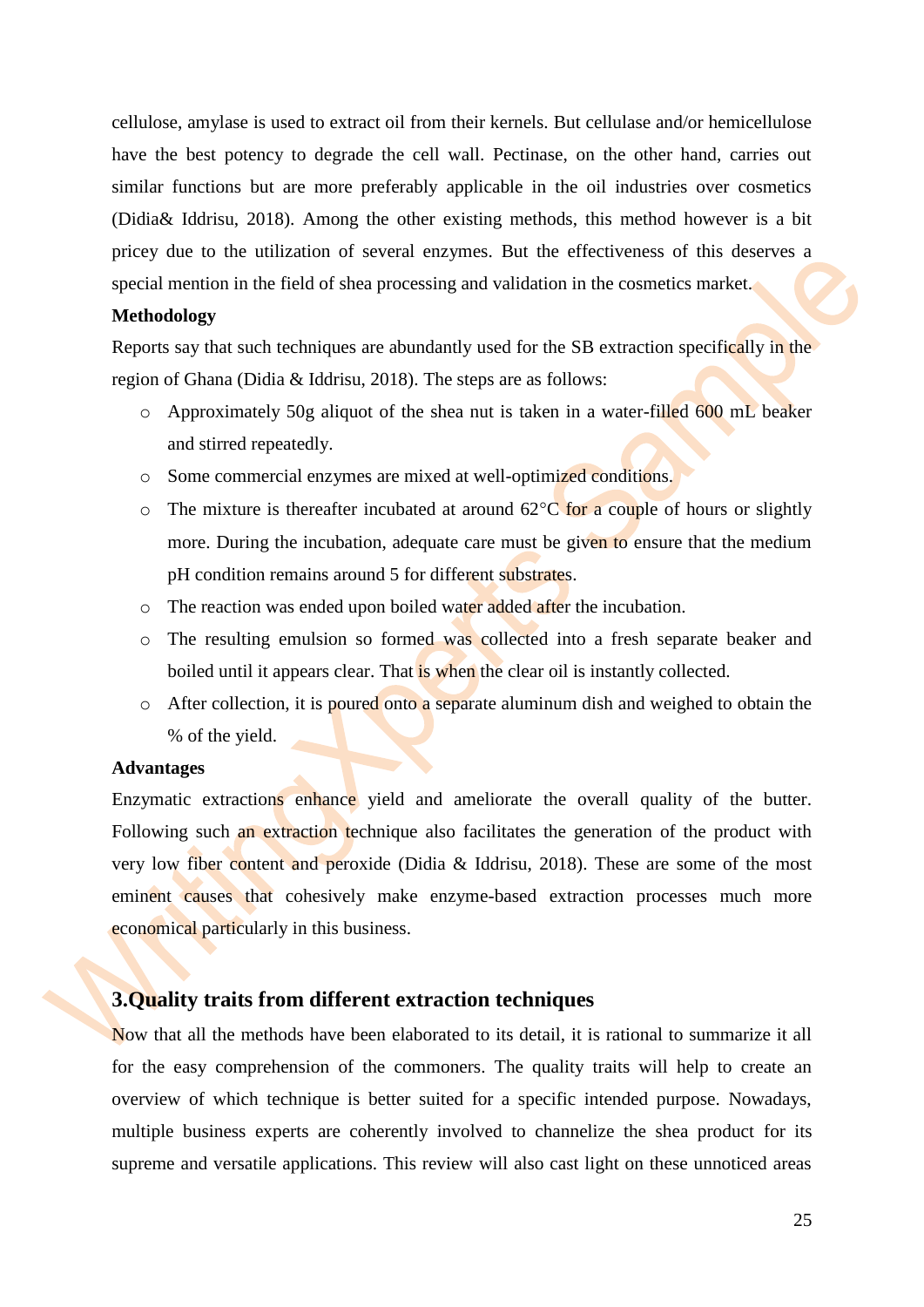that could predominantly guide a novice producer in fulfilling his market objectives in the cosmetics business with shea nut and oil samples.

Hence, the following section of the review will list the quality characteristics of the obtain SB from all the different methods. This will categorically aid all the readers to acquire a thorough understanding of the various methods and their efficiencies to choose between so many effective options of processing and extraction.

| Methods/techniques | <b>Peroxide</b> | FFA (%)    | <b>Moisture</b> | <b>Method</b>  | <b>Insoluble</b> |
|--------------------|-----------------|------------|-----------------|----------------|------------------|
|                    | values          |            | content         | efficiency     | impurity         |
|                    | (meq/Kg)        |            | (%)             | (9/0)          | (%)              |
| Traditional        | $8 - 14$        | $5 - 21.2$ | $5.4 - 13$      | <b>Till 40</b> | $0.13 - 0.15$    |
| Mechanical         | $3.55 - 45$     | $0.6 - 15$ | $00.2 - 0.55$   | $30 - 45$      | Variable         |
| Chemical           | 2.20-11.45      | Variable   | Variable        | $40 - 65$      | Variable         |
| Enzymatic          | $3.67 - 11.20$  | Variable   | $0.17 - 0.18$   | $45 - 75$      | 0.02             |
| (Biological)       |                 |            |                 |                |                  |

## <span id="page-25-0"></span>**4.Data analysis and results**

The industrial demand and interest of SB reside in the exceptional property, quality, and most importantly potentialities of its exploitation in different products of the cosmetics industry. This section of the review aims to categorically exalt the quality of the extracted butter thereby presenting its broad potencies of utilization. Hence, apart from their common physicochemical characteristics such as unsaponifiable matter, moisture content, and others, its viscosity, specific gravity, and ultraviolet-visible and/or infrared spectra become inevitable parameters for determination. Also, the sample content needs evaluation (Nemeškalová et al., 2020). Above all, the analysis corresponds to various aptitudes of exploitation of shea in the beauty industries to optimize any underlined status of the product individually.

All of the analytical procedures are conducted majorly in triplicates to ensure the reliability of the final data (Abdul-Mumeen, Beauty & Adam, 2019). These triplicates are often derived from distinct batches and the outcomes are documented as mean and/or  $\pm$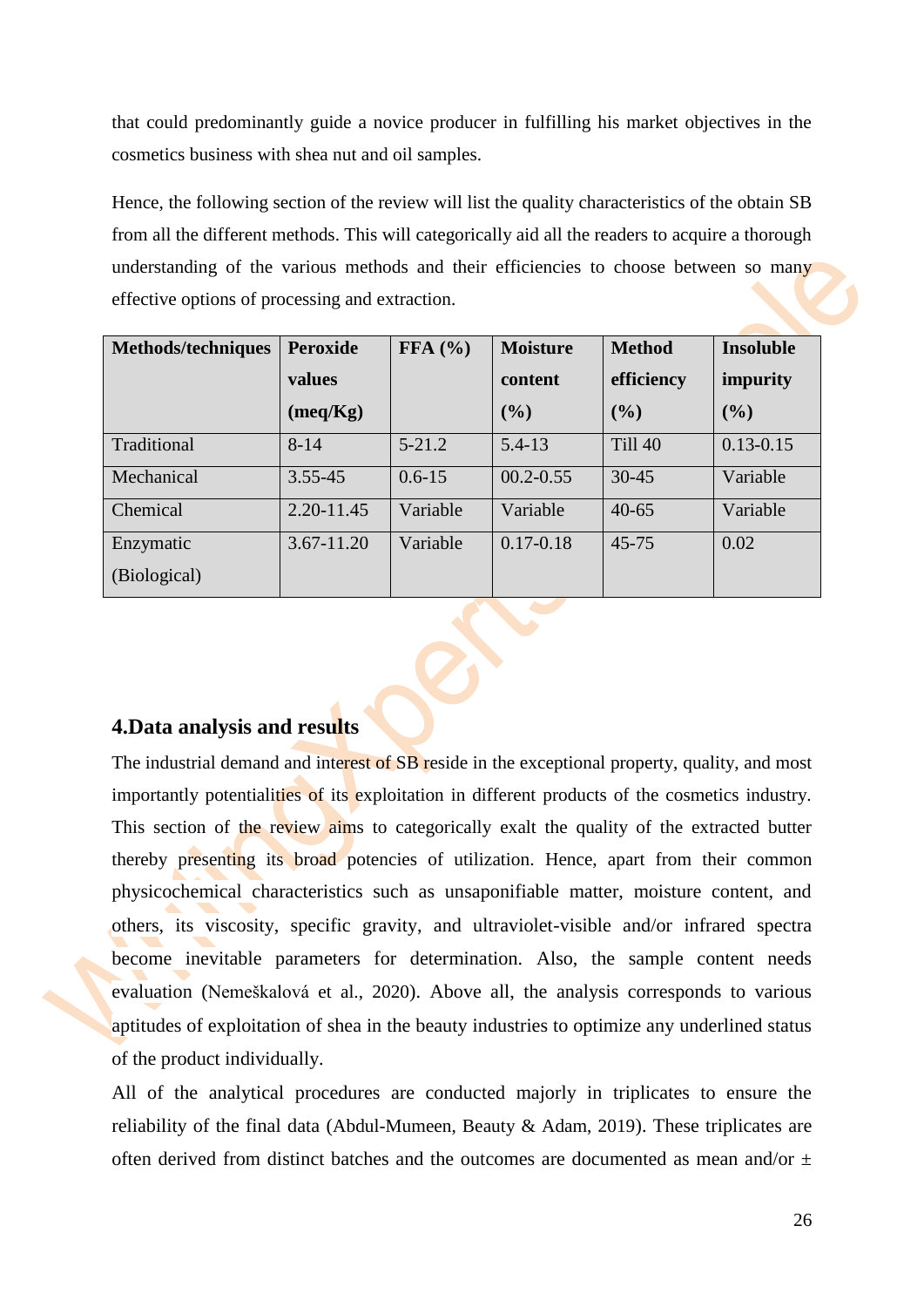SD. The results generated from such experimental procedures are coherently analyzed using several in-house custom algorithms. Before any sophisticated analytical techniques, a few of the most common laboratory analyses are categorically performed. These are some of the essential prerequisites for SB assessment and analysis. Such analyses determine the physicochemical features of the butter (Garti, Agbemafle & Mahunu, 2019). But when it comes to the quality analysis of shea, generally two sets of analyses are accounted for which are individually discussed below.

#### <span id="page-26-0"></span>**4.1 HPLC analysis**

The industrial interest of SB and oil tend to reside in their prodigious quality and corresponds to their exploitation potency in the beauty industry. Hence, it is of supreme importance to get the samples impeccably tested and analyzed qualitatively to ensure a company is releasing its validated product in the competitive market. This process is universally named as **quality control analysis.** To assess the sample quality, it is invariably put through a wide variety of stages, each of which is documented for clear comprehension and audit purposes by the respective companies. For any quality analysis, each company prepares specified manuals consisting of the details of its operating procedures. These manuals are unique to each company. A quality analyst needs to strictly adhere to these operating guidelines while performing a quality check. Any deviation is highly objectionable and leads to negative consequences as far as the company reputation is concerned.

Similarly, the analysis of SB is categorically conducted using HPLC techniques. The sole purpose of this analytical technique is to identify, purify, and quantify the target sample among its mixture components. Principally, it involves partitioning or separating the analytes between two distinct phases: the stationary (solid) phase and the mobile one. Every compound, SB oil in this case would have varied partitioning coefficients. Hence, when inserted into the device, the components will readily be separated on this basis. However, HPLC intends to function on the core principle that certain samples (or molecules) will require longer elution time than others when put through a specialized chromatographic column.

All the essential vitamins are at first to be methodically extracted. Thereafter the different fractions are categorically separated using HPLC techniques. The Acquity Waters are most commonly employed in the quality checking of SB. The steps are as follows: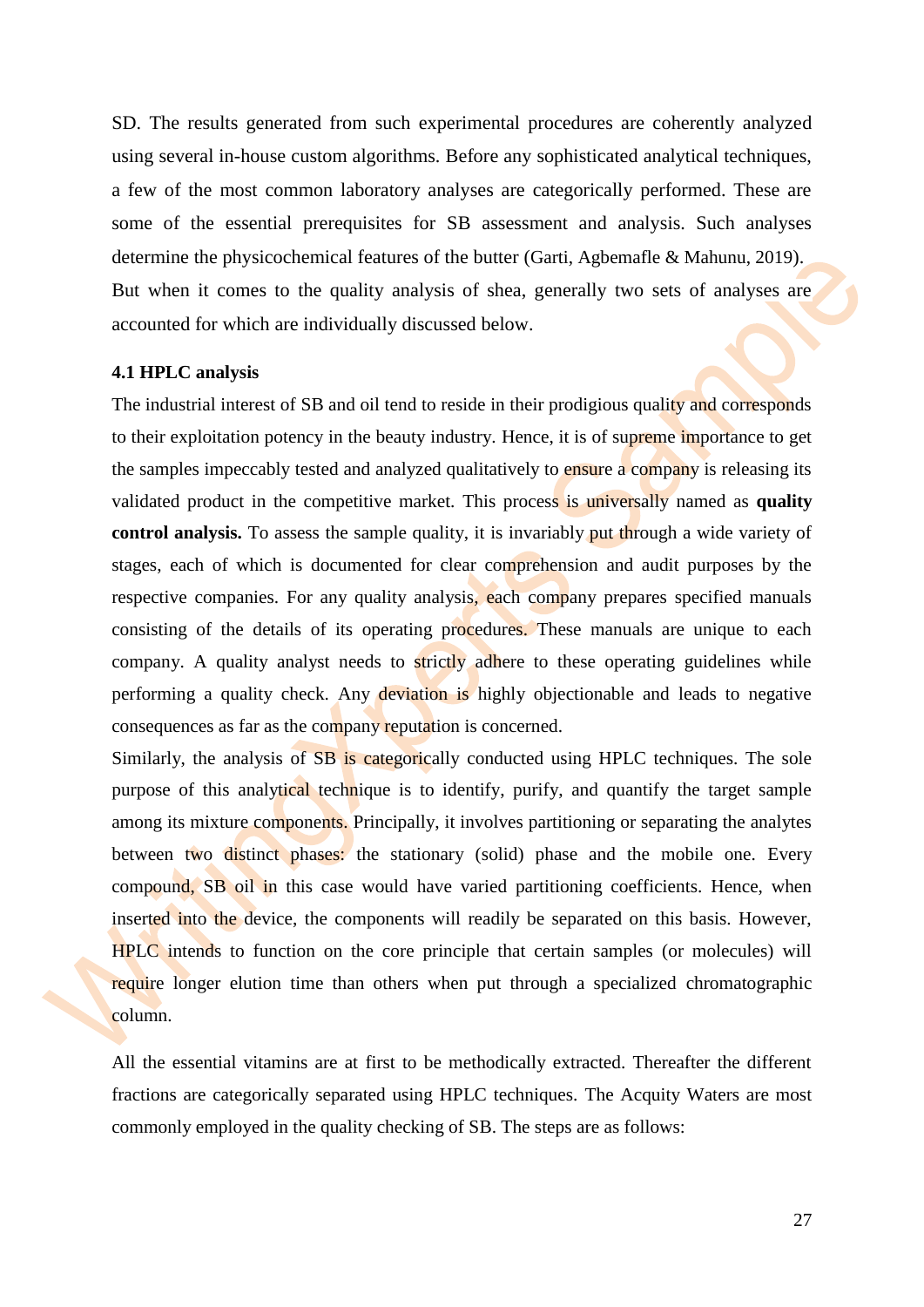- o Some portion of the diluted sample in hexane is to be blended with methyl alcohol and centrifuged using the in-house specifications.
- o Filtration of the supernatant is carried out with a filter pore size of nearly 0.45µm.
- o This filtered solution is inserted into the chromatograph for subsequent analysis.

The following details the analysis condition and programmed settings for the abovementioned analysis.

| <b>Type</b>             | <b>Liquid chromatography</b>                    |  |  |
|-------------------------|-------------------------------------------------|--|--|
| Detector category       | <b>Optical TUV system</b>                       |  |  |
| Column type             | <b>BEH C-18.</b>                                |  |  |
| Column dimension        | 150*0.25mm                                      |  |  |
| Capturing ability       | 1.7-micrometer particle size                    |  |  |
| Column temperature      | $45^{\circ}$ C.                                 |  |  |
| Injection quantity      | $10 \mu L$                                      |  |  |
| Mobile phase            | Methanol: Water                                 |  |  |
|                         | $(98/2: volume/volume)$ .                       |  |  |
| Wavelength of detection | Varies for different vitamins.                  |  |  |
| Elution flow rate       | 1-2mL/minute                                    |  |  |
| Internal standards      | individual<br>vitamins.<br>Different for<br>The |  |  |
|                         | commonest standard is retinol palmitate.        |  |  |

There are various traces of reports and authentic pieces of literature that collectively mention HPLC techniques to be of substantial potential. The resulting butter oil is not only refined and qualitatively optimized but also reflects conformity with the best shea standard in the existing competitive market. To carry these experimental assessments, HPLC-grade solvents and reagents are solicited to be purchased. These include acetic acid, hexane, sodium thiosulphate, potassium iodide, and soluble starch solution. Other reagents include metaphosphoric acid, chloroform, sodium phosphate, L-ascorbic acid, and also ethylenediaminetetraacetic acid.

While some manufacturing units routinely determine the acid, iodine-peroxide values, and saponification content with standard methods, the alpha-tocopherol content of the sample is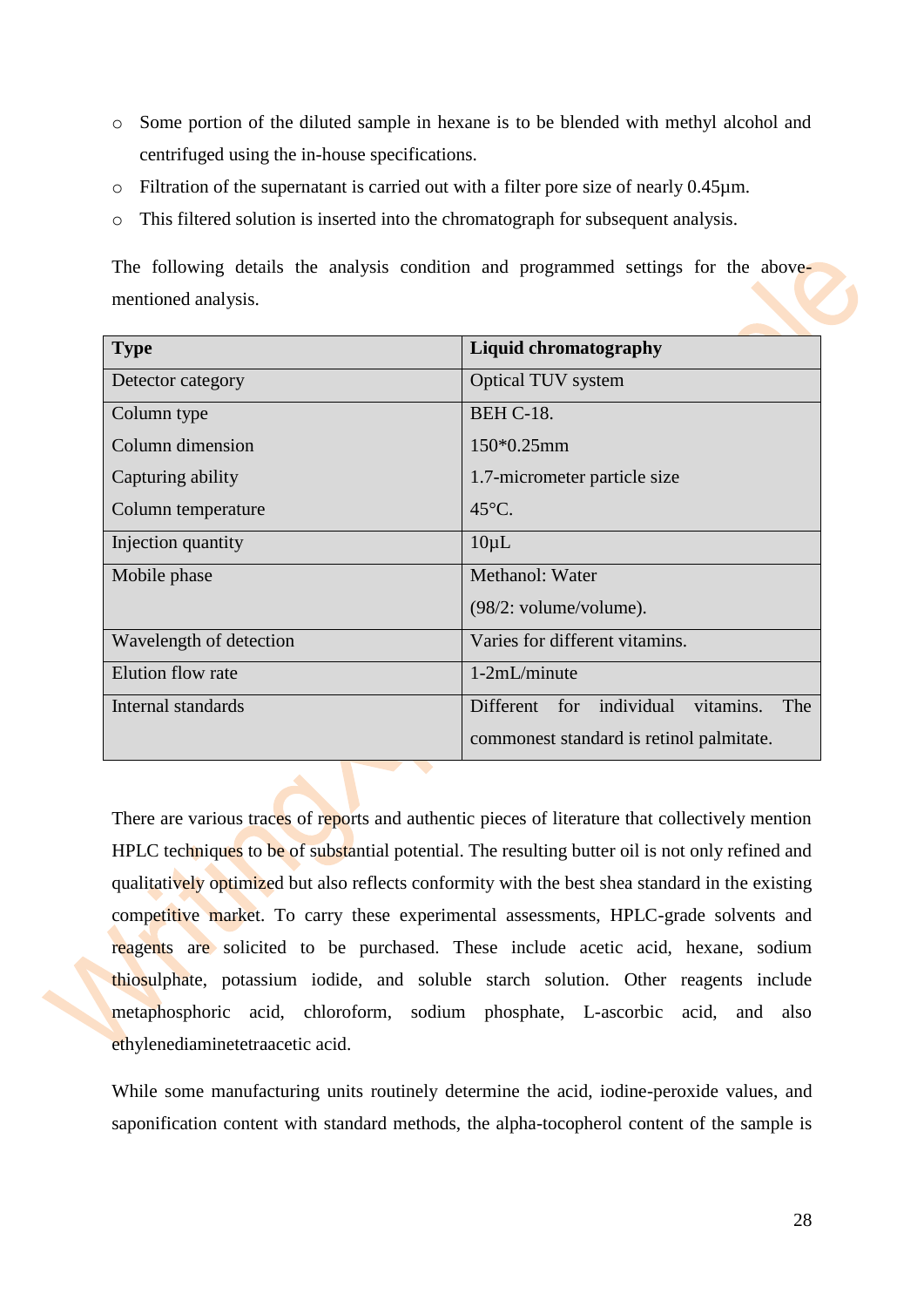invariably determined by HPLC analyses. A calibration curve is usually generated using a control standard of tocopherol. The procedural steps are as follows:

- 1 mL of the standards in their working concentration is to be pipetted into different conical glass flasks.
- This follows the addition of methyl alcohol, 50% KOH, and nearly 10% ascorbic acid. The contents are to be uniformly shaken and thereafter put for sonication which typically requires 10 minutes. But the sonication program is differently set for different systems.
- Post sonication, the solutions are individually saponified for 120 minutes under reflux in the dark which typically requires a temperature ranging from  $45-50^{\circ}$ C.
- In ambient temperature, all the saponified contents are cooled up, transferred individually into distinct funnels, and thereafter rinsed with a considerable quantity of distilled water. This helps to derive the core chemical properties of the sample being evaluated.

Many manufacturers extract the saponified solution using petroleum ether. The corresponding ether extract is often made to run through sodium sulphate (anhydrous). This is categorically put for evaporation at around  $70^{\circ}$ C for dryness in a specially designed heating bath. In this very step, a quality analyst would collect and subsequently dissolve the residue in methanol. After this, around  $12\text{-}20\mu l$  of the sample is to be injected into an HPLC system (Waters or Agilent). These samples are intended to be separated across a specific capillary column using a methanol-water system which forms the mobile phase. Following the same procedure, shea oil type is analyzed using special **C8 analytical HPLC columns**. After the analysis, the alpha-tocopherol value for the standard and the sample primarily are to be evaluated and documented in mg/100grams. Before the analysis is on progress, it is to be carefully ensured that the temperature for the injector and detector are programmed differently. The peaks generated from one chromatographic sample needs to be analytically compared to its respective standard. The components would emit certain output signals which are essentially captured by predefined settings of the HPLC system. All the relevant chromatographic data are sequentially recorded in a computerized system coupled with specified authentic software.

Different formulations are collectively designed by various units to yield substantially decent butter quantity. Besides, there are numerous formulas newly available in the market that aim to exceed the specifications of the cosmetic of the sample in the worldwide market.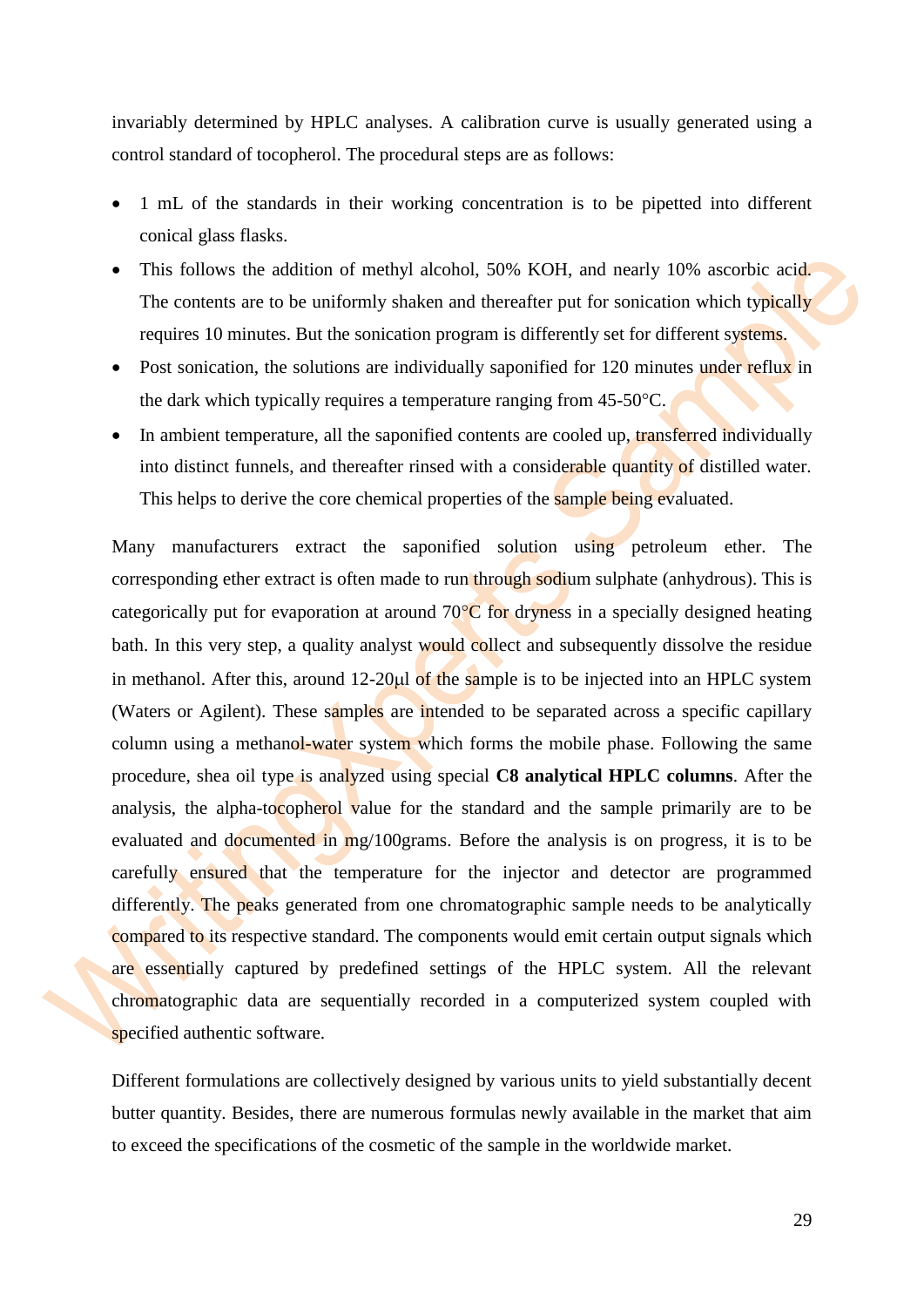#### <span id="page-29-0"></span>**4.2 GC-MS analysis**

#### **Biochemical analyses (nutritive)**

Before analyzing the fatty acid characteristic composition of SB, it is crucial to biochemically determine the overall content of the unsaponifiable matter in the shea sample. To estimate this, the sample is saponified with potassium hydroxide in a methanolic solution for about an hour. The unsaponifiable component is extracted almost thrice with diethyl-ether. This follows the collection, subsequent washing, and then drying with sodium sulphate. Thereafter using a specialized rotary evaporator, the diethyl ether is fully removed and the unsaponifiable mass is recovered for weighing. This preliminary step is needed before the gas chromatographic analysis.

This section highlights the GC-MS analysis. The fats are generally extracted by conventional and soxhlet methods. However, the mass spectrometry interpretation is successively restricted to components identification (Warra, 2015). It includes differential steps listed as follows:

- o Conversion of the components into their respective methyl esters.
- o Dilution of SB in n-heptane solution followed by the methanolic solution of KOH.
- o Vigorous shaking of the solution and allowing it to restore for nearly10 minutes.
- o 1 mL of the topmost section is blended with erucic acid or any in-house control standard.
- $\circ$  Injection into the specialized chromatography.

Usually, GC-MS fragments reveal different profiles of fatty acids in shea in the form of a chromatogram. These include:

- $\bullet$  Oleic acid (C18H34O2)
- Stearic acid (C18H32O2)
- Palmitic acid (C16H32O2)
- Linoleic acid (C18H32O2)

However, some researchers prefer monitoring the column's performance into the gas chromatograph (Warra, 2015). This is done by taking the corresponding amount of each sample content and recording the same in summation of percentages as indicated:

#### **% Fatty acid= [peak area of each FA/summation of total peak areas]\*100.**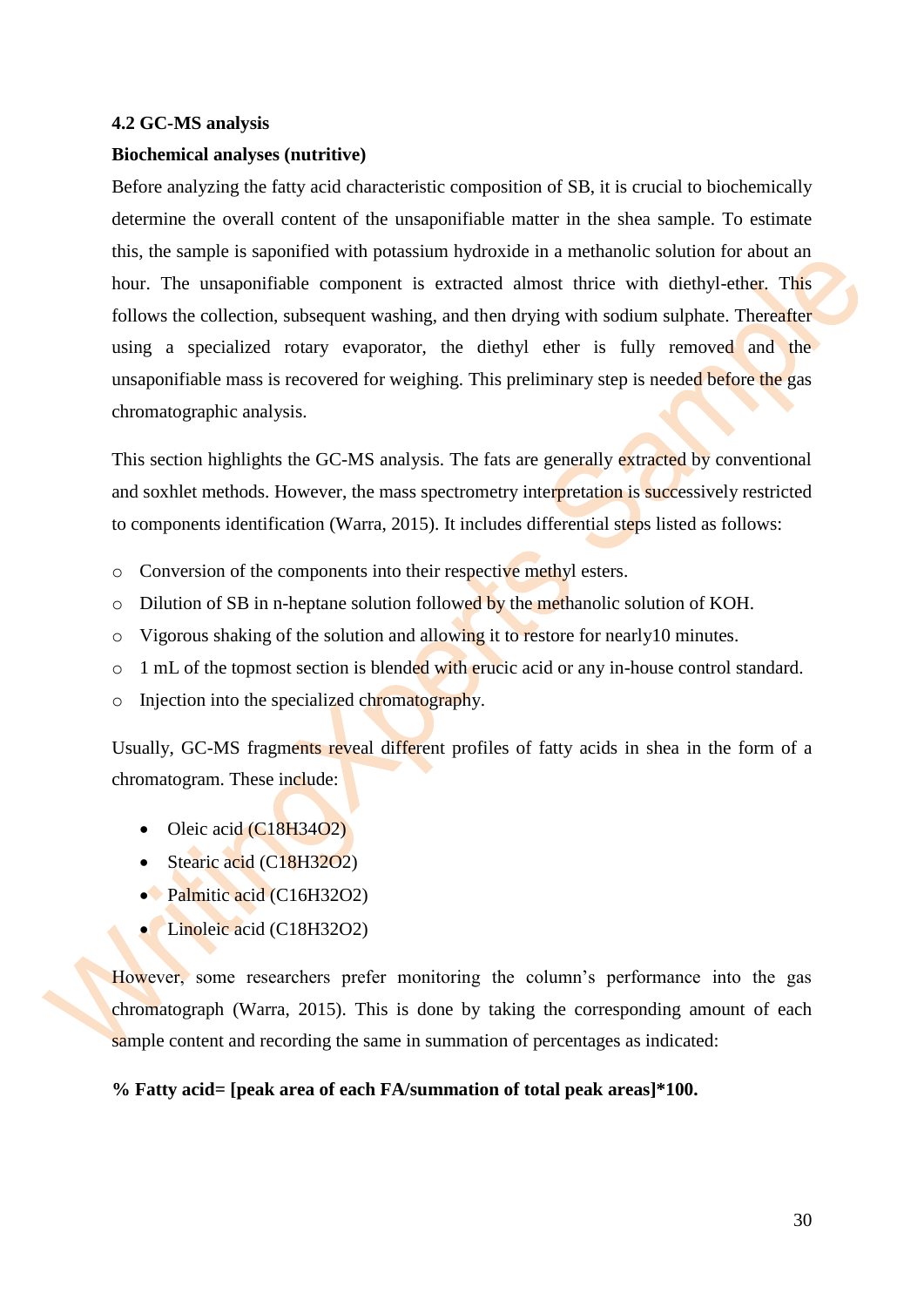Although the analyses have certain limiting aspects, the results demonstrate the potency of the traditional and also hexane-based extraction methods in perfumery and cosmetics industries (Warra, 2015).

The fatty acid analyses in SB samples are carried out using GC coupled with the MS-detector system. The most commonly employed instrument is the Shimadzu QP2010 (plus). The instrument has a specific temperature-programmed between 75°C and 280°C (Animasaun et al., 2019). Helium gas is generally used as the carrier. The following parameters are set for the device to perform the subsequent analysis.

| <b>Programmed parameter</b>    | Settings                          |
|--------------------------------|-----------------------------------|
| Chromatograph                  | Equipped with an MS.              |
| Column                         | RTX5 silica-based fused capillary |
|                                | column                            |
| <b>Injection volume</b>        | $2 \mu L$                         |
| <b>Injection temperature</b>   | $250^{\circ}$ C                   |
| The initial temperature of the | $100^{\circ}$ C                   |
| column                         |                                   |
| <b>Column flow</b>             | 1.80 mL/minute                    |
| Carrier gas                    | Helium                            |

## <span id="page-30-0"></span>**4.3 Analysis conditions**

The program was chronologically optimized so that the column temperature rises by  $4-5^{\circ}C$ each minute until the desired temperature of 220°C is attained. At this stage, it is kept and held for about ten minutes before the device takes the first sample injection.

Also, the ACQ scanner mode is set having 1478 speed and the scanner range set between 30- 700 amu. The spectral chromatogram is compared with a standard taking as the control sample amongst the entire spectral library.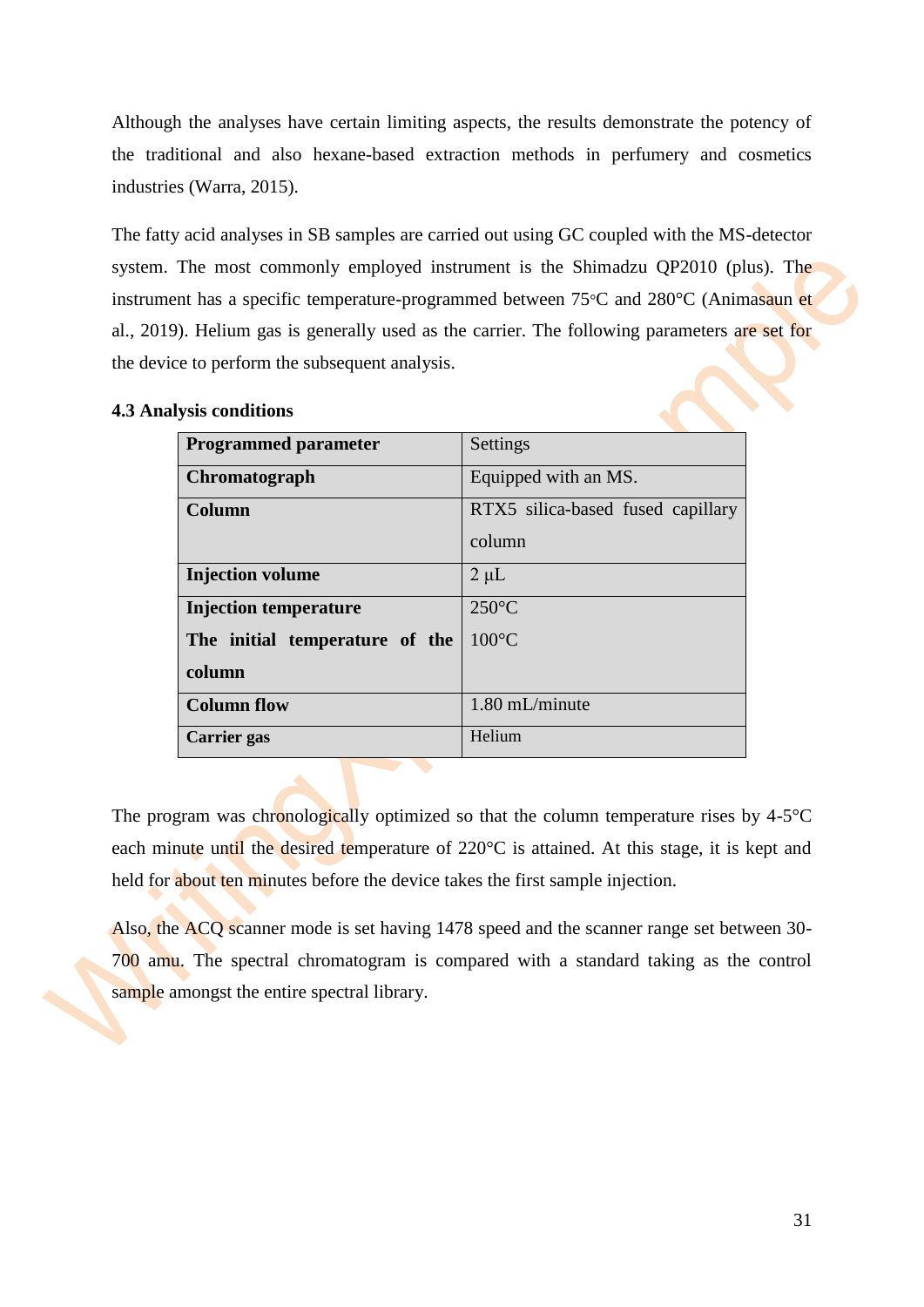

**Figure 6: Typical/Standard Total Ionic Chromatogram (TIC) of SB**

(Source: Academicjournals.org*,* 2020)

## **Profile range of fatty acids of shea samples**

| <b>Fatty acid</b> | <b>Retention</b> | <b>Molecular</b> | Percentage    |
|-------------------|------------------|------------------|---------------|
|                   | index            | weight           | of similarity |
|                   |                  |                  | index to the  |
|                   |                  |                  | target        |
|                   |                  |                  | compound      |
| Palmitic acid     | 1878             | 270              | 92            |
| Oleic acid        | 2175             | 283              | 93            |
| Stearic acid      | 2167             | 284              | 88            |
| Tridecene         | 1821             | 321              | 90            |
| Erucic acid       | 2572             | 338              | 89            |

The fatty acids derived from the mass spectrometric fragments are empirically documented.

From the outcomes noted in the GC-MS experimental analyses of shea samples, it can be viably concluded that shea fats have the potentiality to produce excellent revenues in the cosmetics business and facilitate tremendous profit margins to the manufacturers (Animasaun et al., 2019).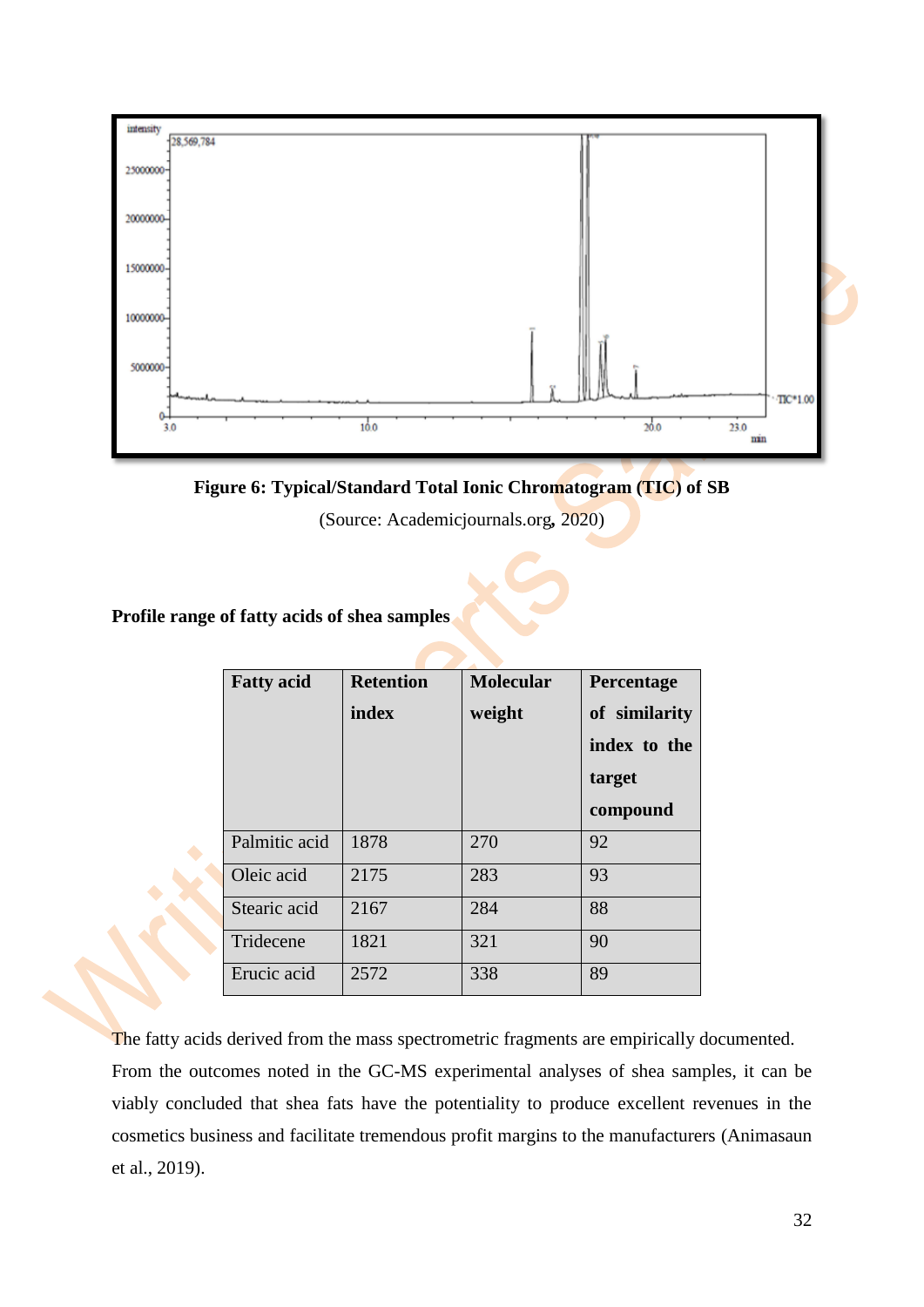Following the analysis, based on certain internal specifications, efficiency, and butter quality is generated. As per the international standards, the general SB quality is categorically assessed based on 4 parameters as follows:

- o Moisture content.
- o Levels of free fats.
- o Peroxide value (PV).
- o Insoluble impurities.

PV indicates the stability and deterioration of the product. It also measures all the oxygen's milli-equivalents or the number of total hydro-peroxides.

#### <span id="page-32-0"></span>**5. Discussion**

#### <span id="page-32-1"></span>**5.1 Justification of the current review**

On today's date, there have been numerous arguments on the rising demand and insistence of quality shea. But the question lies in if it is economically viable for spending adequate time and the necessary resources in manufacturing marketable shea. Considering how women are at the edge of the benefit of involving in the extraction of SB as a part of their nominal income, the study provides adequate insight on exploring the economical side of the analyses and production of such quality butter. This review document also highlights the potential of such developing business in accelerating SB's market growth specifically in the African countries. It employs almost 3200 households in the northern zone of Ghana generating over four million USD annually (Sikpaam, Mintah& Fearon, 2019).

The existing shreds of literature on the role of shea in the beauty industry have tended to categorically concentrate on the instant gains and profit margins of the sector. And, this is not just for the local traders but also the international marketers. But what is important is to understand that it barely considers the sustainability of such profits that coherently contributes towards the financial well-being of the families that make shea products in the cosmetics world available.

The review is chiefly founded on the stern belief that having a profound understanding of the shea industry will have the potentiality to enhance the economic refinement and limiting poverty across the rural zones of Northern Ghana. Most of the existing details on this topic tend to reflect on the overall gains without emphasizing the sustainability or longevity of such gains. Hence, this elaborated review will adequately help the readers to have a clear insight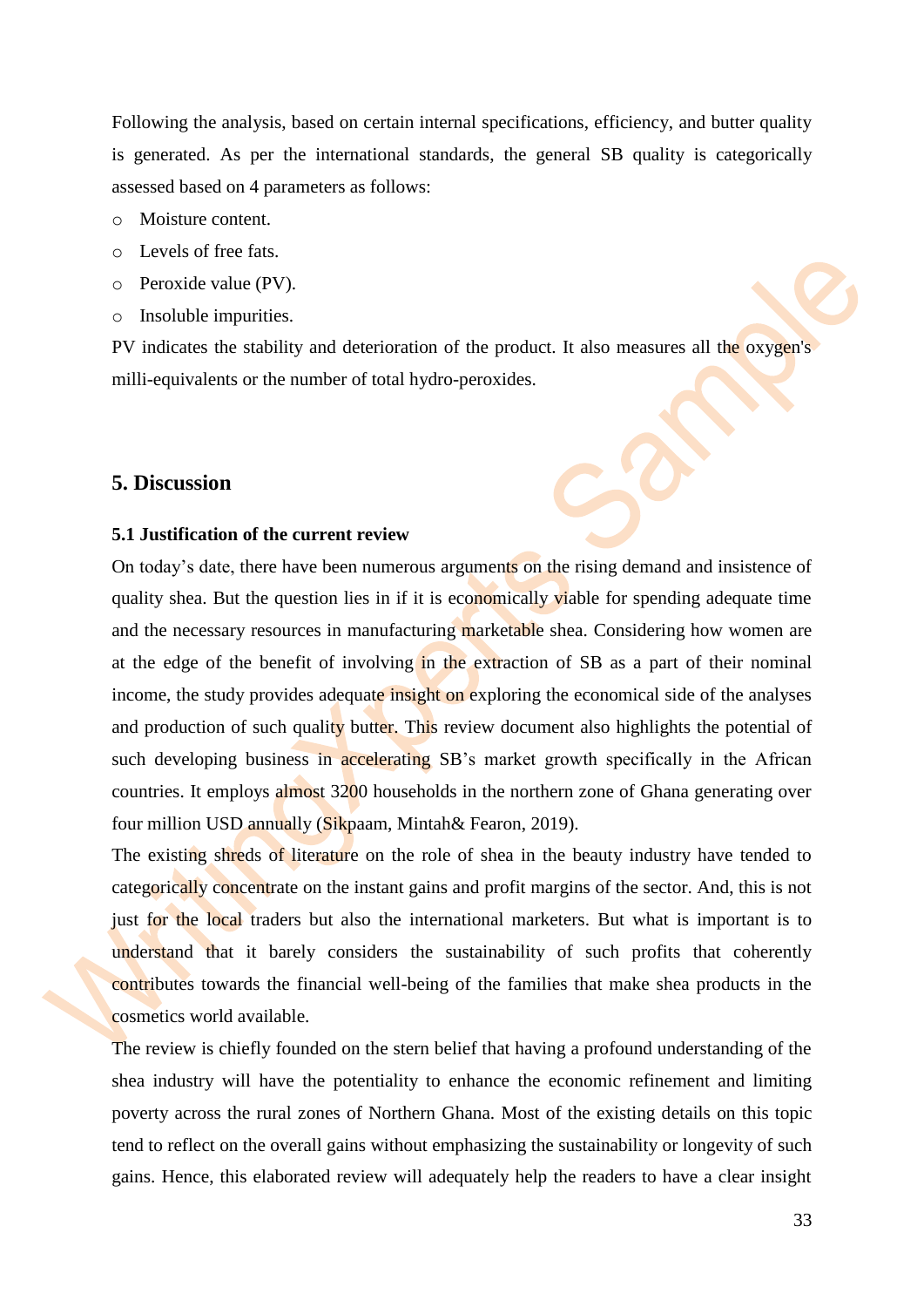on the financial well-being of the people responsible for making shea beauty products available and most importantly possible. Therefore, the prodigious outcome of the review will provide elaborated information on its significance in the market and how essential the chromatographic analyses are for the validation of such products.

#### <span id="page-33-0"></span>**6. Conclusions**

Worldwide, shea and its corresponding parts are becoming significant ingredients in different fields. This systematic review is chiefly based on the extraction, processing, and validation analysis of SB oil. The commercialization of such samples in the cosmetics industries has taken an immense leap for many years.

For the better comprehension of the readers, the entire **document** has been categorically segregated into five individual sections under appropriate sub-headings. Starting from the topic's background which highlights the minute details of the origin and application of the product to its marketing dynamics, every narration is cited with proper rationale and necessary shreds of evidence. The literature review section casts light on the vivid aspects of the research topic. It includes the subtle differences between the various extractions techniques commonly employed to obtain crude butter oil for marketing purposes. The study also reveals that such procedures can immensely influence the yield and feature quality of SB being marketed. Each topic has categorically been segmented depending on their relevance over the market enterprise. Despite a few limitations, this review would immensely serve the purpose of aiding millions of producers across the global architecture to formulate their variations and procedure modifications. However, the versatile aspect of the product brought about its relevant uses in pharmaceuticals, food industries, and more areas. Therefore, with time, the world is in dire need of embracing better and more guided techniques to ameliorate the SB business in different other fields as well. That is how a successful marketing expert can expand his initiatives all over and progressively derive a substantial amount of profit and revenue margins. A versatile product will not only entice more consumers but will also dominate a singular channelized domain with all of its potentials. Therein lays the rationale of undertaking this detailed review to penetrate deeper into the existing facts and whereabouts of SB and its potential applications in the beauty aids.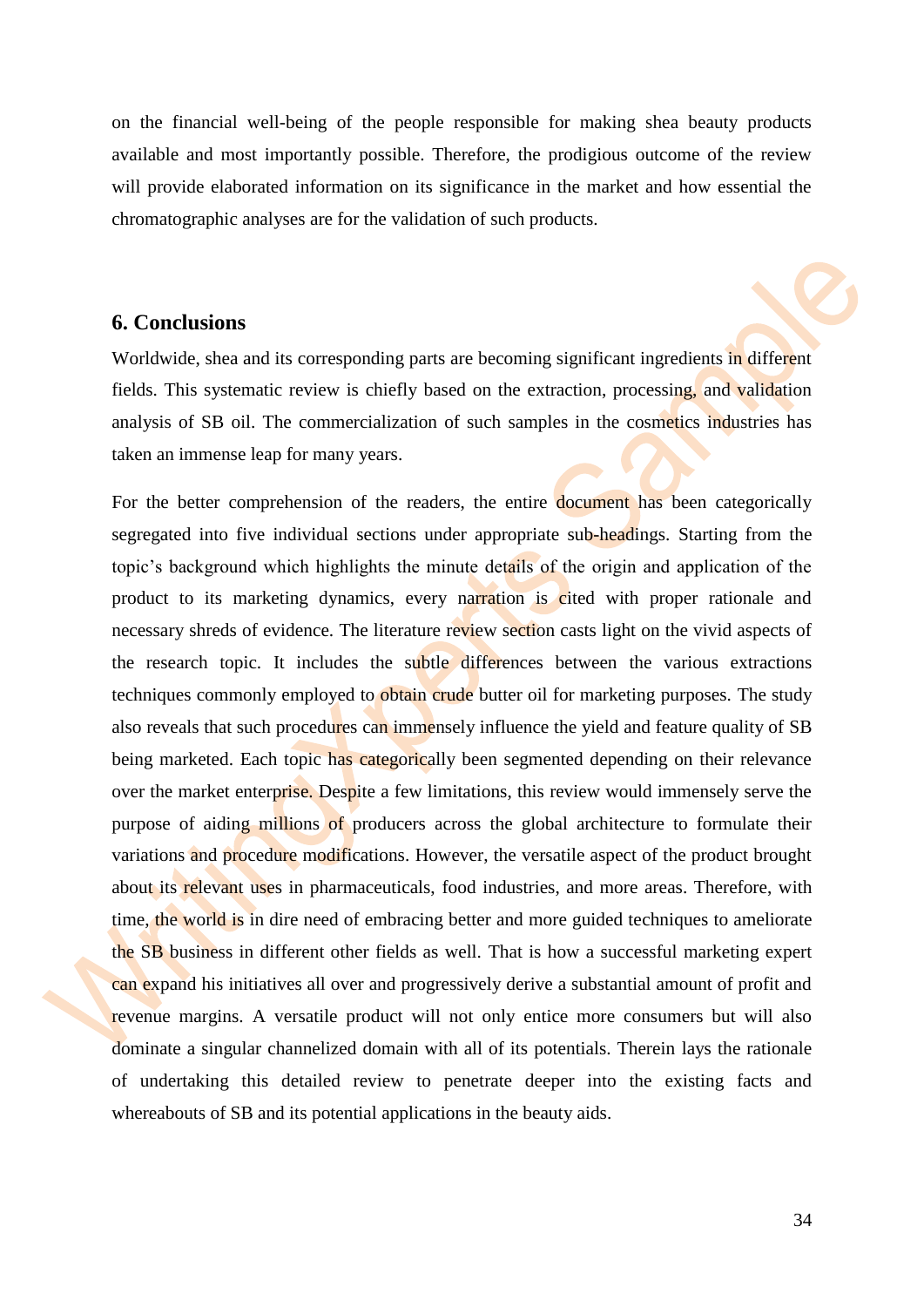The analysis and results exhibit similar chromatographic trends irrespective of the place and origin. Hence, from this review mining, it can be concluded that the characteristics typified by SB make it such potential and possible raw material to be incorporated in the beauty industries across the world. Such value-oriented features of the component are of immense importance in developing standards for the world's shea oil business. This, with time, leads to the catastrophic improvement and refinement in its commercialization and specifically its global credibility.

#### <span id="page-34-0"></span>**7. Recommendations**

Substantial variations have been noted particularly in the composition of shea's reported values. Also, considering the existing practices in shea processing and analysis, a series of recommendations can be put forward to ensure better productivity of this business not just locally but also in the global market. These recommendations intend to ameliorate the butter's shelf-life and quality.

- i. The first recommendation includes assessing alternative technologies for smaller-scale processing. This would majorly emphasize the technical efficiencies of the methods employed. This might include the potent hydraulic press which is very frequently employed while extracting palm oil. Additionally, it is highly solicited that further investigations are made on the repeated technologies including screw expeller. Any extraction potency ranging between 40%-45% would categorically make such smallerscale manufacturing profitable in concordance with the existing global prices.
- ii. Adequate attention needs to be bestowed to the precision of the analytical techniques used and their accuracy. Appropriate quality analysis is highly solicited to derive much more authentic information on such biological variations.

## <span id="page-34-1"></span>**8. Study limitations**

Just how this study has its significant areas of potencies, it carries some of the limitations as well. Besides, systematic volunteering of any practical necessary information is the key to successful systematic research and/or review. But in this regard, clandestine activities of certain processors exerted potential information gap in the literature mining of SB oil, its properties, and extraction techniques in the cosmetics business. Secondly, sometimes due to the ongoing investigations, a few of the information lacked clarity. Also, there are many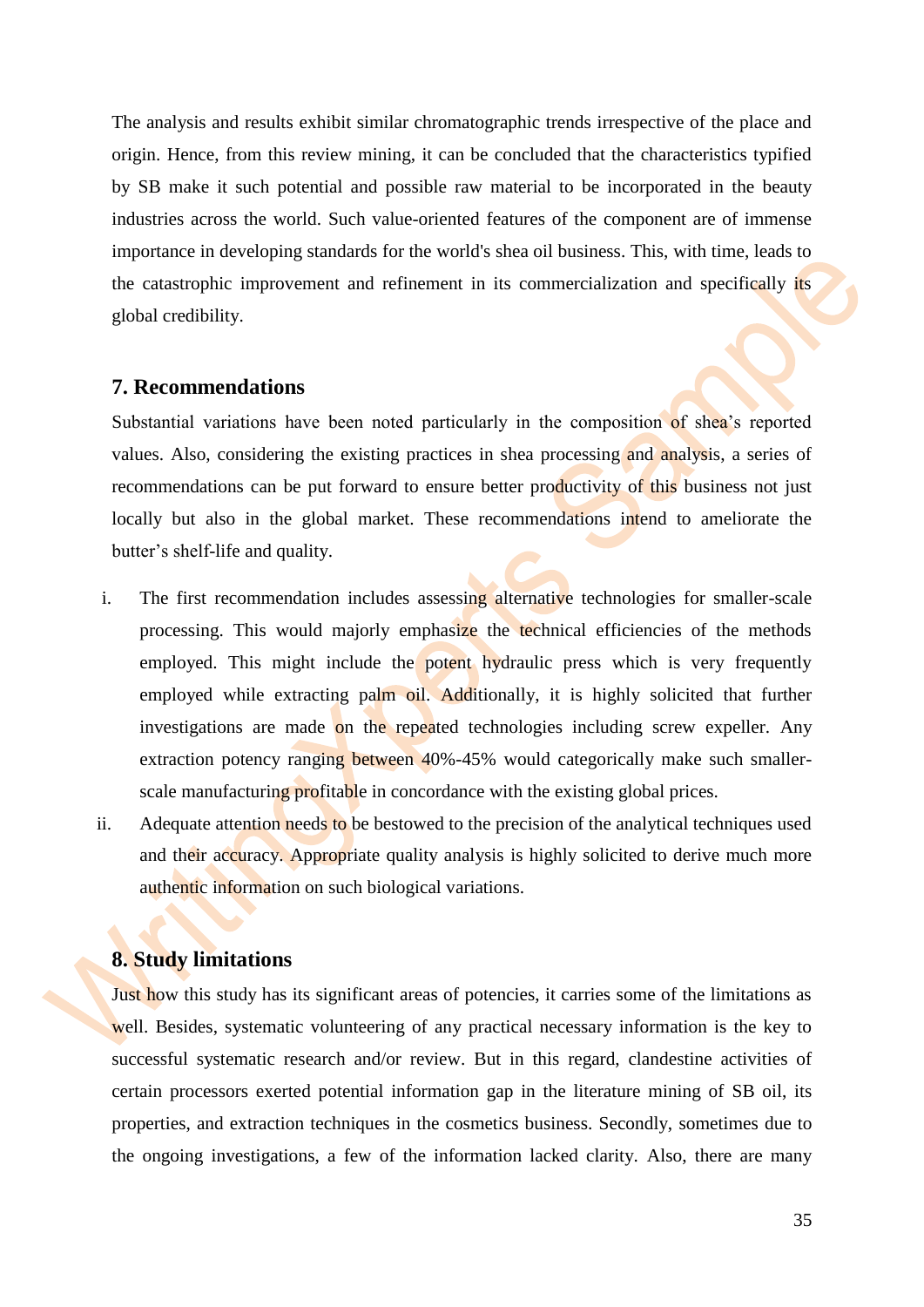online journals with some of the most effective information that charged huge subscriptions. This made the review a bit challenging to accumulate every piece of information and provide insights based on them. So, digging into the intricate details of all the existing shreds of literature has elongated and sharpened the knowledge of the readers but leaves some of the limitations along which requires further search and diligent investigations. However, it is practically quite intricate to dig details on any topic by complete reliance over the available online resources. A research activity would help gain a better comprehension of this state and the production aspects in a better form. Nonetheless, this review has an abundant capacity to coherently guide other communities and manufacturers with the same characteristics for any SB intervention program. So overall, this document review is fruitful in bestowing an adequate piece of information to the viewers.

#### <span id="page-35-0"></span>**9. Future scopes and advancements**

The structural characterization, validation, and biochemical analysis of SB was the pivotal topic of the current systematic review. The data reflected multifaceted opportunities towards establishing the cosmetic variations of SB more strongly in the beauty industries. Future explorations including more analytical quality control techniques will aid in marking the project effective thereby facilitating huge success. It will also accelerate the potential avenues of offering such cosmetic products in remote areas other than the African bases. Following this, marketing experts can explore more scalable and cost-effective manufacturing strategies to develop and optimize the use of SB with additional components as a wholesome ingredient to multiple variants of beauty items. Systematic research into this product will assist and guide decision-making with all the novel initiatives. Thereafter, this shred of the review is cohesively expected to help in a lot of trial-and-error functions in the cosmetics market with shea and its various parts.

With the gradual passage of time, the traditional extraction methods have proven their respective worth. It assists in generating a decent and quantifiable target product to be used. Hence, it is highly solicited that the researchers and corresponding investigators seek more efficient and consistent optimization to obtain the best yield of the intended product after all the preliminary quality tests are conducted.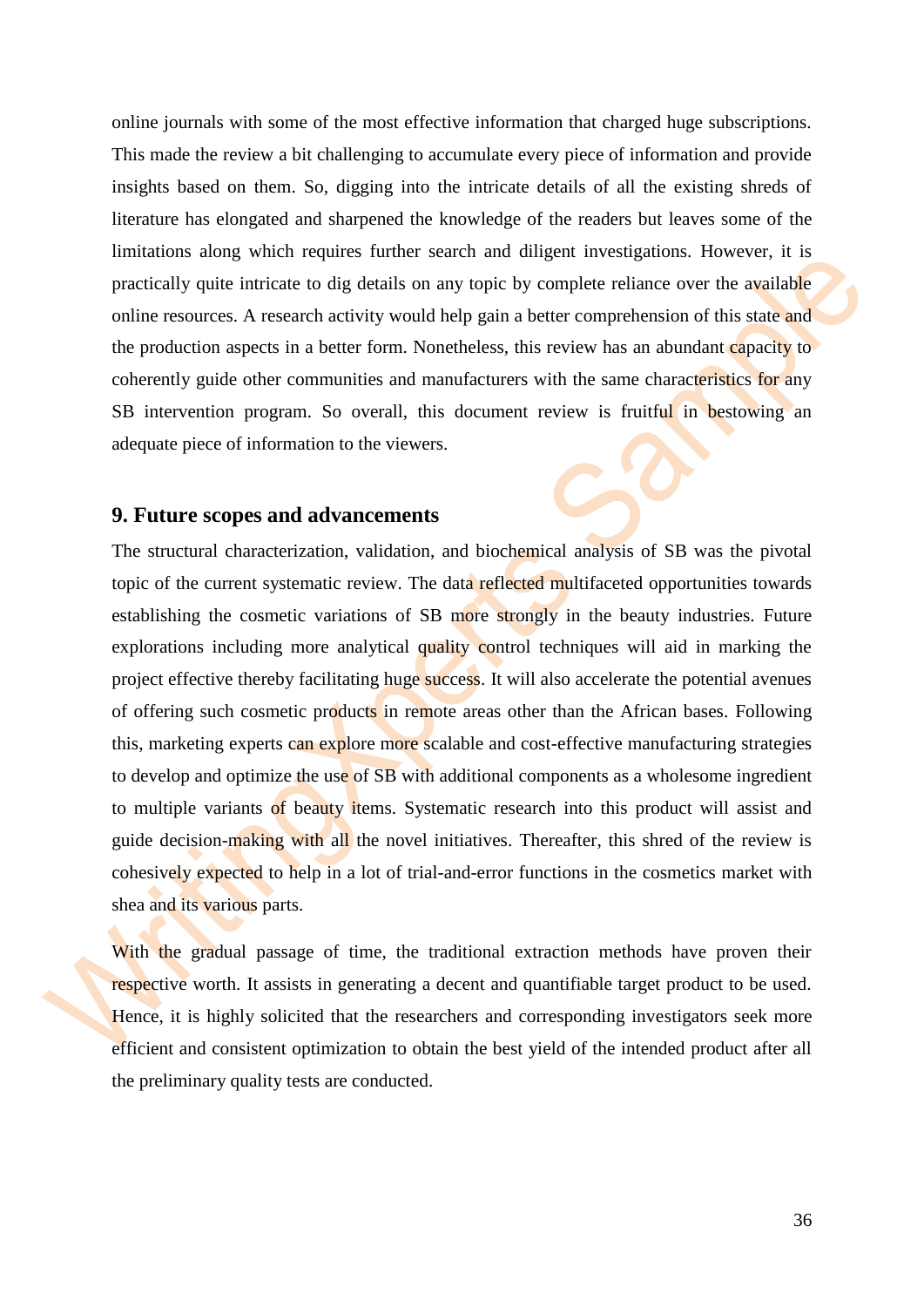## <span id="page-36-0"></span>**References**

- Abdul-Hammed, M., Jaji, A. O., & Adegboyega, S. A. (2020). Comparative studies of thermophysical and physicochemical properties of SB prepared from cold press and solvent extraction methods. *Journal of King Saud University-Science*.
- Abdul-Mumeen, I., Beauty, D., & Adam, A. (2019). SB extraction technologies: Current status and future perspective. *African Journal of Biochemistry Research*, *13*(2), 9-22.
- Academicjournals.org(2020). *SB extraction technologies: Current status and future perspective.* Retrieved from: https://academicjournals.org/journal/AJBR/articleabstract/BC101F860142.

Addaquay, J. (2004). The SB value chain, refining in West Africa. *West Africa Trade Hub (WATH) Technical Report No*, *3*.

- Ajala, E. O., Aberuagba, F., Olaniyan, A. M., Ajala, M. A., & Okedere, O. B. (2019). Mechanical extraction of SB: Optimisation and characterization studies with comparison to other methods of extraction.
- Alhassan, I. (2020). IMPACT OF SB PROCESSING ON HOUSEHOLD BASIC NEEDS IN SELECTED DISTRICTS OF THE NORTHERN REGION OF GHANA. *UDS International Journal of Development*, *7*(1), 307-314.
- Allaye Kelly, B., Poudyal, M., & Bouvet, J. M. (2019). Impact of land use and land use history on fruits production of Vitellaria paradoxa (Shea tree) according to agroclimatic zones in Mali (West Africa).
- Animasaun, D. A., Oyedeji, S., Olorunmaiye, K. S., Azeez, M. A., Tijani, I. A., & Morakinyo, J. A. (2019). Morpho-chemical divergence and fatty acid profile of shea tree seeds (Vitellaria paradoxa) collected from different locations in Kwara State, Nigeria. *Acta Botanica Croatica*, *78*(1), 17-24.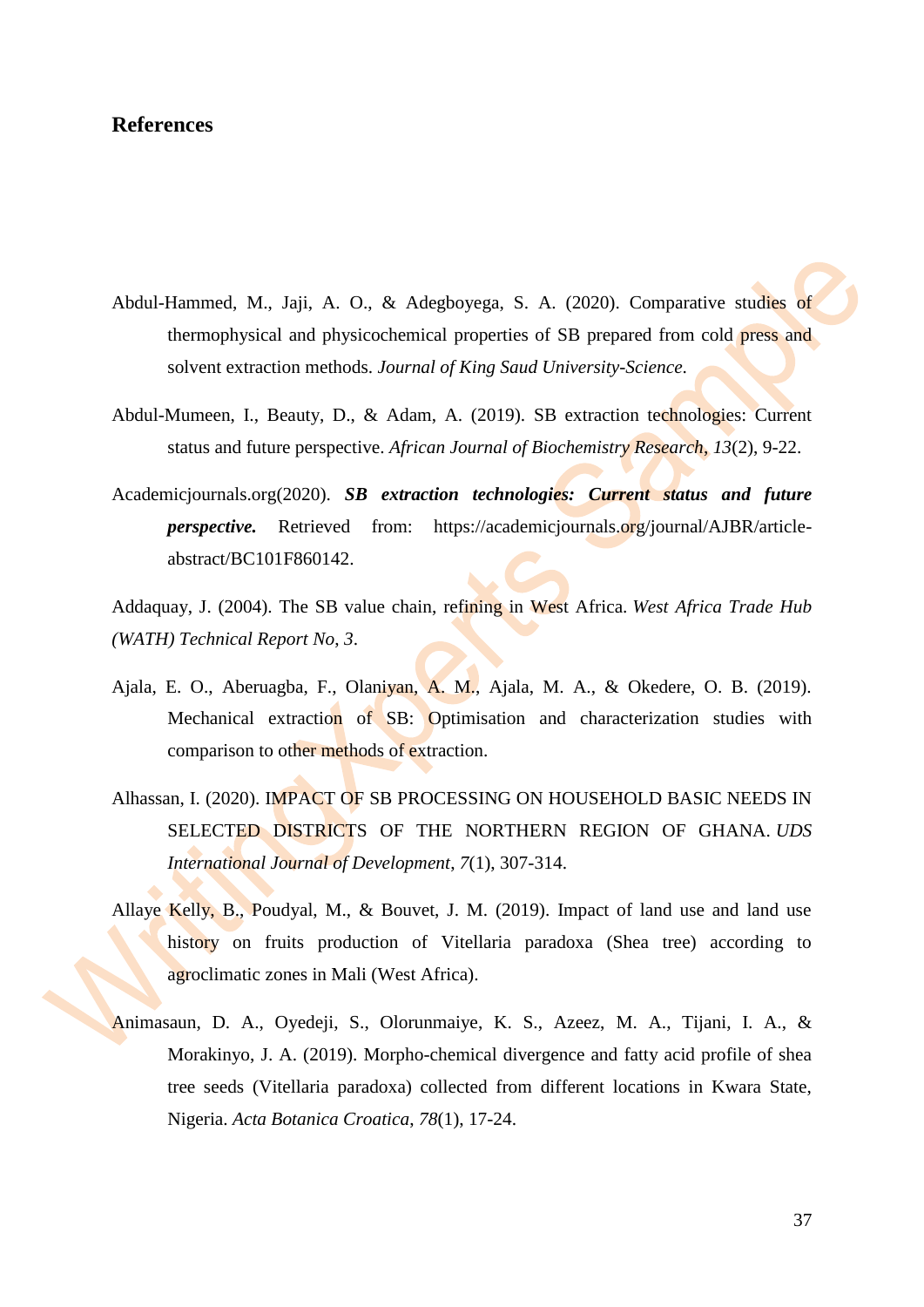Arendt-Nielsen, L., Rosetzsky, A., & Weidner, M. S. (2009). A double-blind randomized placebo controlled parallel group study demonstrates analgesic effects of sheanut oil extract [BSP-201] in exercise induced muscle tenderness. *Journal of Musculoskeletal Pain*, *17*(1), 8- 14.

- Bawah, M. B., Afoko, A. K., Quainoo, A. K., Chimsah, A. F., Duwiejuah, A. B., & Abubakari, A. H. (2019). Assessment of Quality of SB Sourced from Organic and Inorganic Fields. *Turkish Journal of Agriculture-Food Science and Technology*, *7*(12), 2042-2046.
- Chen, C. C., Nien, C. J., Chen, L. G., Huang, K. Y., Chang, W. J., & Huang, H. M. (2019). Correction: Huang, H.-M., et al. Effects of Sapindus mukorossi Seed Oil on Skin Wound Healing: In Vivo and In Vitro Testing. Int. J. Mol. Sci. 2019, 20, 2579. *International journal of molecular sciences*, *20*(17), 4178.
- Didia, B. (2018). *Optimization of Enzyme-Assisted Hydrothermal Extraction of SB from Traditionally Pre-Treated Shea Kernels* (Doctoral dissertation).
- Didia, B., & Iddrisu, A. M. (2018). Enzyme-assisted traditional extraction of SB using different levels of pre-treated shea kernels. *Journal of Agricultural Biotechnology and Sustainable Development*, *10*(1), 1-10.
- Didia, B., & Iddrisu, A. M. (2018). Qualitative analysis of enzyme-assisted traditionally extracted SB from different pretreated shea kernel substrates. *Journal of Cereals and Oilseeds*, *9*(2), 10-19.
- Egbunonu, C. M., Ogunjimi, S. I., & Alabi, O. O. (2019). ASSESSMENT OF RURAL WOMEN& ETM S KNOWLEDGE ON USAGE OF IMPROVED SB PROCESSING TECHNOLOGIES IN ILORIN EAST LOCAL GOVERNMENT AREA, KWARA STATE, NIGERIA. *Ife Journal of Agriculture*, *31*(1), 30-40.
- Garti, H., Agbemafle, R., & Mahunu, G. K. (2019). PHYSICOCHEMICAL PROPERTIES AND FATTY ACID COMPOSITION OF SB FROM TAMALE, NORTHERN GHANA. *UDS International Journal of Development*, *6*(3), 35-40.
- Hammond, J., van Wijk, M., Pagella, T., Carpena, P., Skirrow, T., & Dauncey, V. (2019). SB: a pro-poor, pro-female route to increased income. In *The Climate-Smart Agriculture Papers* (pp. 215-226). Springer, Cham.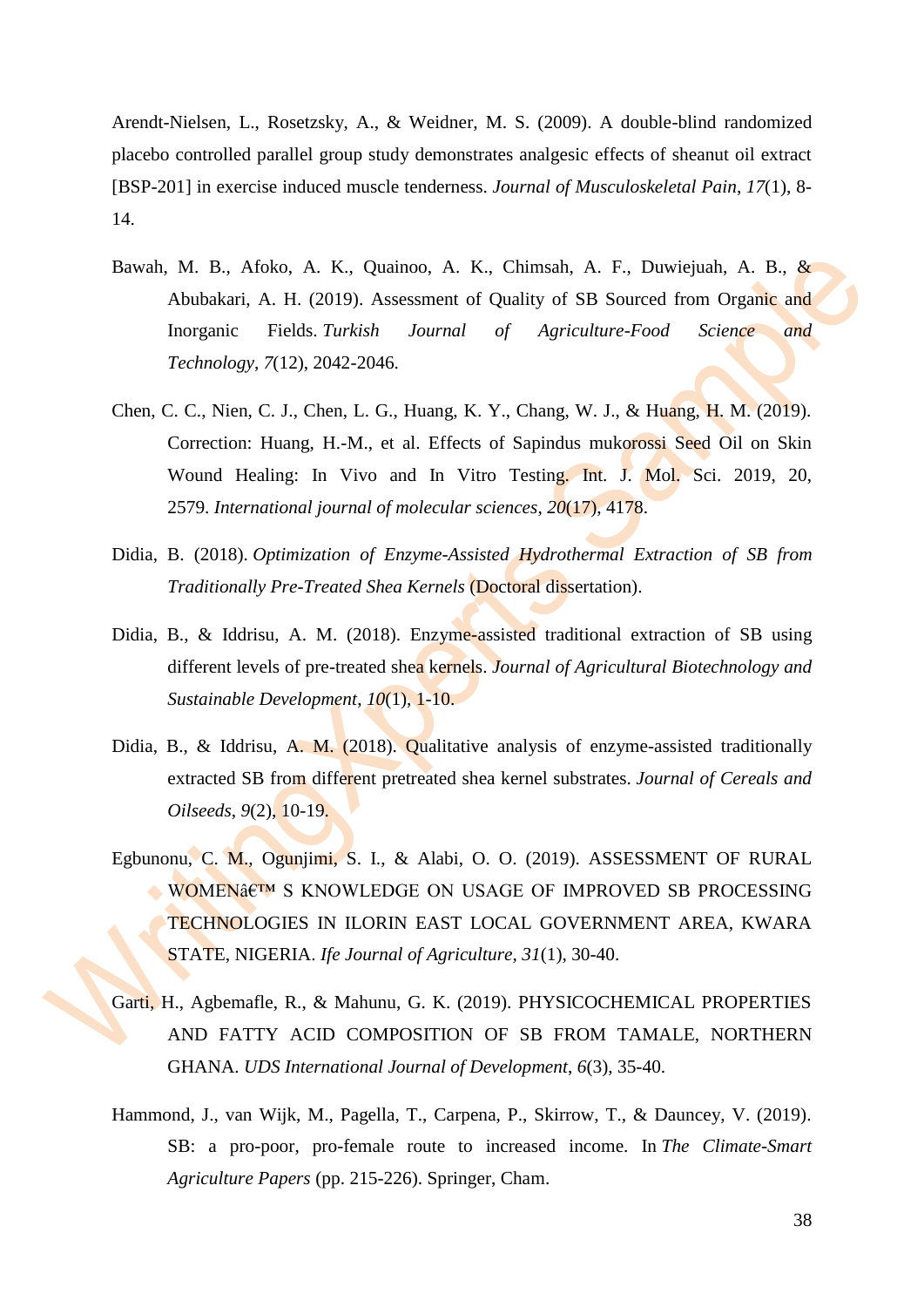- Kassi, A. B. B., Soro, Y., Koffi, E. N. D., & Sorho, S. (2019). Physicochemical study of kernel oils from ten varieties of Mangifera indica (Anacardiaceae) cultivated in Cote dIvoire. *African Journal of Food Science*, *13*(7), 135-142.
- Komlaga, G. A., Oduro, I., & Essel, E. M. (2019). Utilization of Selected Tropical Crops (Cocoa, Kola Nuts, Sorghum, Millet, and SB). *Byproducts from Agriculture and Fisheries: Adding Value for Food, Feed, Pharma, and Fuels*, 563-580.
- Ladele, B. A., Kpoviessi, S. D., & Assogba, F. (2017). COMPARATIVE STUDY OF CHEMICAL COMPOSITION, PHYSICO-CHEMICAL AND ANTIOXIDANT PROPERTIES OF OILS EXTRACTED BY TRADITIONAL AND HEXANE METHODS FROM TERMINALIA CATAPPA L. KERNELS. *Scientific Study & Research. Chemistry & Chemical Engineering, Biotechnology, Food Industry*, *18*(3), 233-242.
- Lin, T. K., Zhong, L., & Santiago, J. L. (2018). Anti-inflammatory and skin barrier repair effects of topical application of some plant oils. *International journal of molecular sciences*, *19*(1), 70.
- Nde, D. B., & Foncha, A. C. (2020). Optimization methods for the extraction of vegetable oils: A review. *Processes*, *8*(2), 209.
- Nemeškalová, A., Hájková, K., Mikulů, L., Sýkora, D., & Kuchař, M. (2020). Combination of UV and MS/MS detection for the LC analysis of cannabidiol-rich products. *Talanta*, 121250.
- Odebia, A., & Oyekala, J. (2018). Evaluation of Cost-benefit Disparity of Butter Production in Nigeria. *Journal of Humanities Insights*, *2*(02), 109-113.
- Oseni, N. T., Iyasele, J. U., & Uwadia, O. E. (2019). Effect of Tempering, Cooling and Stirring on the Rheological Properties of SB. *Journal of Chemical Society of Nigeria*, *44*(1).
- Oyedele, A. O., Igbeneghu, O. A., Alade, T. I., & Akinmusire, O. O. (2020). Moderate heat treatments enhance the quality of traded natural SB. *Ife Journal of Science*, *22*(2), 17- 26.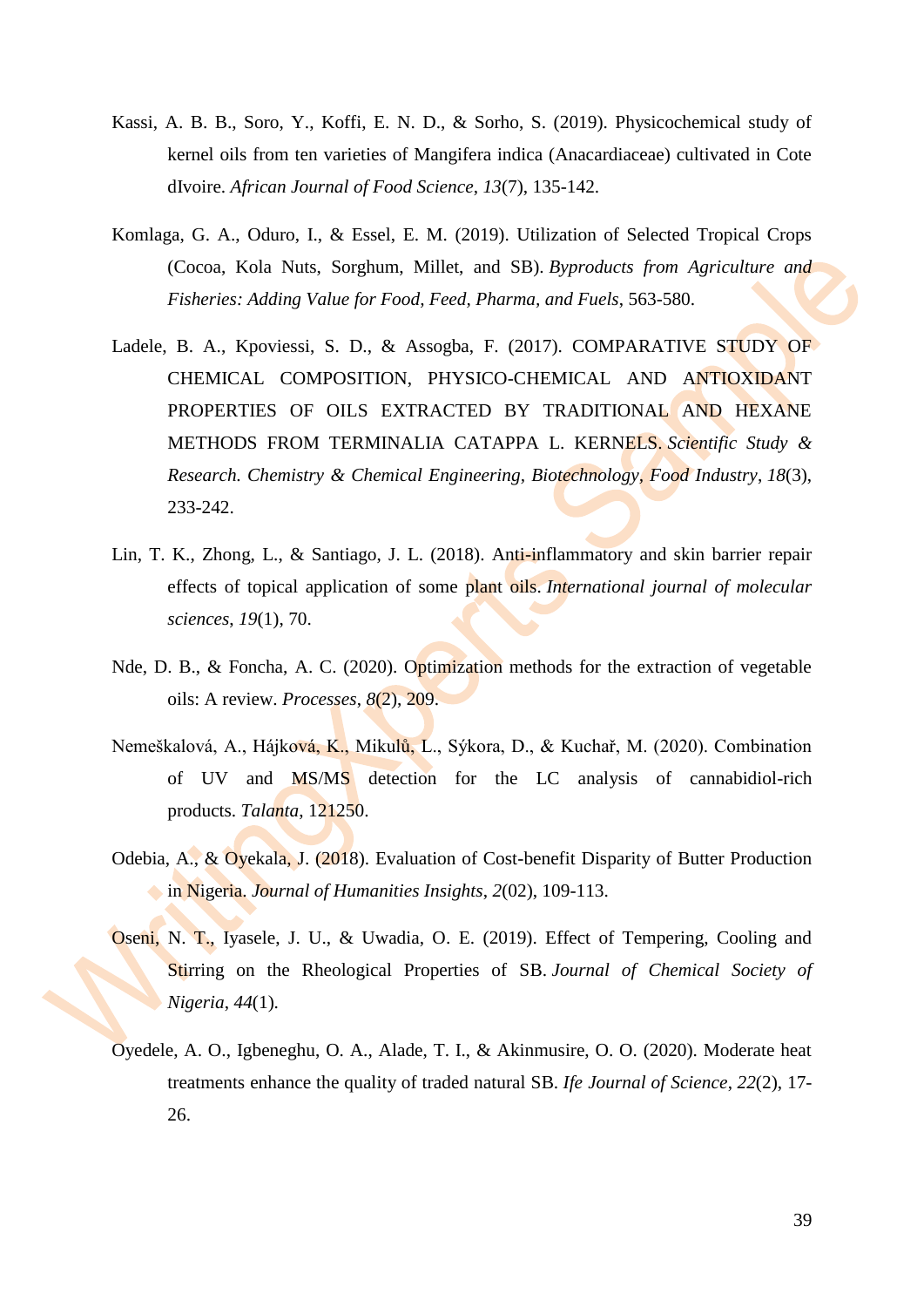- Sarruf, F. D., Cândido, T. M., de Oliveira, C. A., Bou‐Chacra, N. A., Robles Velasco, M. V., & Baby, A. R. (2019). Influence of Shea (Butyrospermum parkii) butter, TiO2 and ethylhexyl methoxycinnamate on physical parameters and in vitro photoprotective efficacy. *Journal of Cosmetic Dermatology*.
- Seweh, E. A., Asagadunga, P. A., Apuri, S., & Owusu, G. (2016). Effects of extraction method and geographical location on the physico-chemical properties of shea (Vitellaria Paradoxa) butter. *Asian Research Journal of Agriculture*, 1-13.
- Sikpaam, I. A., Mintah, S., & Fearon, J. (2019). Prospects and constraints of **SB** processing: Evidence from Tamale Metropolis, Ghana. *Ghana Journal of Horticulture (JHORT)*, *14*(1), 22-37.
- UMARU, I., CAMPBELL, P., UMARU, H., WAKAWA, H., & IYA, N. I. D. (2016). "SB" FROM B. PARKII STUDIES ON EXTRACTION METHODS. *Journal of Biochemistry International*, 45-48.
- Vieira, G. S., Lavarde, M., Fréville, V., Rocha‐Filho, P. A., & Pensé‐Lhéritier, A. M. (2020). Combining sensory and texturometer parameters to characterize different type of cosmetic ingredients. *International Journal of Cosmetic Science*, *42*(2), 156-166.
- Warra, A. A. (2015). GC-MS Analysis of Various Extracts of Sheanut Fat. *American Journal of Biological Chemistry*, *3*(6), 67.
- Wei, Y., Ji, B., Siewers, V., Xu, D., Halkier, B. A., & Nielsen, J. (2019). Identification of genes involved in SB biosynthesis from Vitellaria paradoxa fruits through transcriptomics and functional heterologous expression. *Applied microbiology and biotechnology*, *103*(9), 3727-3736.